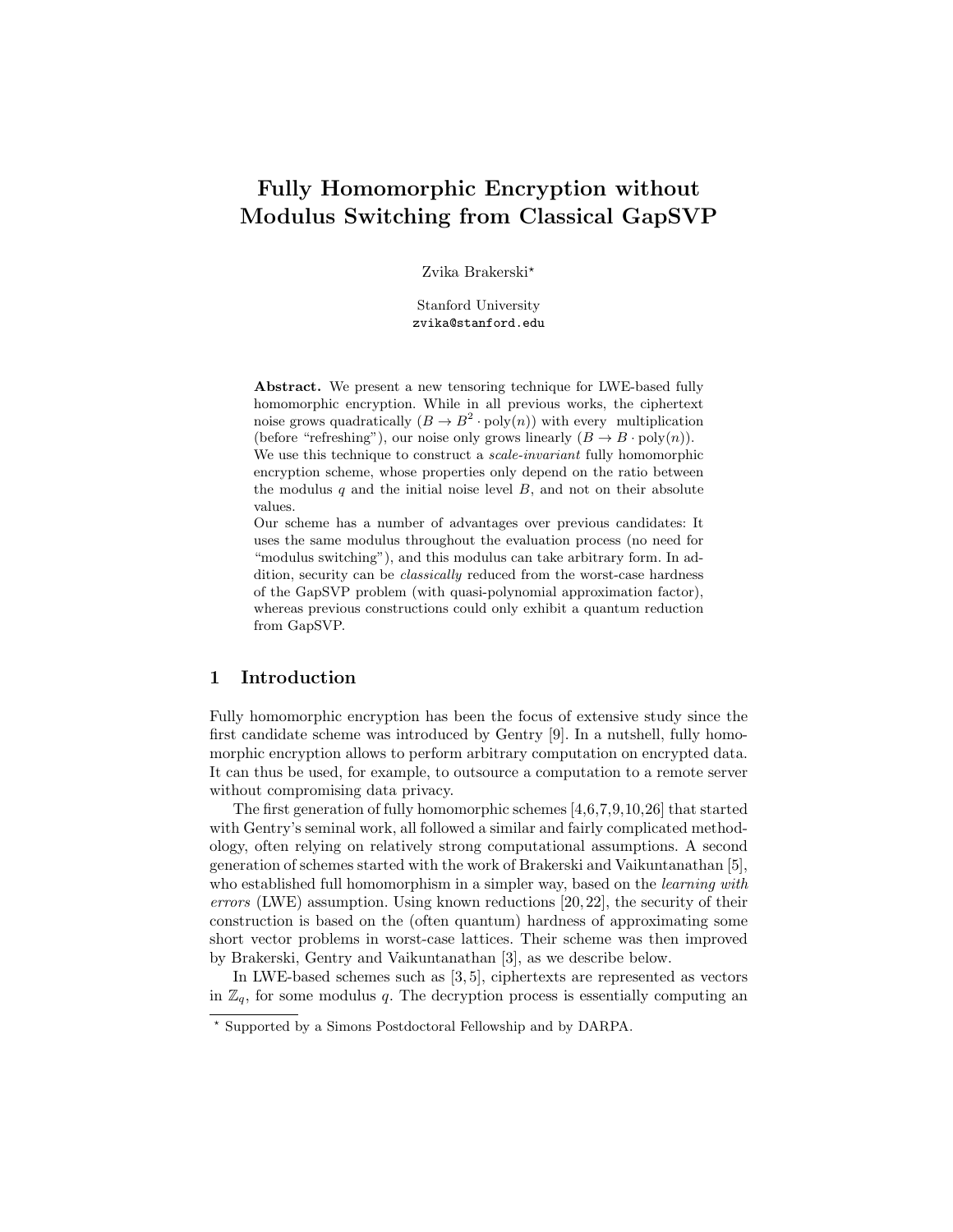inner product of the ciphertext and the secret key vector, which produces a noisy version of the message (the noise is added at encryption for security purposes). The noise increases with every homomorphic operation, and correct decryption is guaranteed if the final noise magnitude is below *q/*4. Homomorphic addition roughly doubles the noise, while homomorphic multiplication roughly squares it.

In the [5] scheme, after *L* levels of multiplication (e.g. evaluating a depth *L* multiplication tree), the noise grows from an initial magnitude of  $B$ , to  $B^{2^L}$ . Hence, to enable decryption, a very large modulus  $q \approx B^{2^L}$  was required. This affected both efficiency and security (the security of the scheme depends inversely on the ratio  $q/B$ , so bigger  $q$  for the same  $B$  means less security).

The above was improved by [3], who suggested to *scale down* the ciphertext vector after every multiplication (they call this "modulus switching", see below).<sup>1</sup> That is, to go from a vector **c** over  $\mathbb{Z}_q$ , into the vector **c**/w over  $\mathbb{Z}_{q/w}$  (for some scaling factor *w*). Scaling "switches" the modulus *q* to a smaller  $q/w$ , but also reduces the noise by the same factor (from  $B$  to  $B/w$ ). To see why this change of scale is effective, consider scaling by a factor *B* after every multiplication (as indeed suggested by [3]): After the first multiplication, the noise goes up to  $B^2$ , but scaling brings it back down to *B*, at the cost of reducing the modulus to  $q/B$ . With more multiplications, the noise magnitude always goes back to *B*, but the modulus keeps reducing. After *L* levels of multiplication-and-scaling, the noise magnitude is still *B*, but the modulus is down to  $q/B<sup>L</sup>$ . Therefore it is sufficient to use  $q \approx B^{L+1}$ , which is significantly lower than before. However, this process results in a complicated homomorphic evaluation process that "climbs down the ladder of moduli".

The success of the scaling methodology teaches us that *perspective* matters: scaling does not change the ratio between the modulus and noise, but it still manages the noise better by changing the perspective in which we view the ciphertext. In this work, we suggest to work in an *invariant perspective* where only the ratio  $q/B$  matters (and not the absolute values of  $q, B$  as in previous works). We derive a scheme that is superior to the previous best known in simplicity, noise management and security. Details follow.

## **1.1 Our Results**

As explained above, we present a *scale invariant* scheme, by finding an invariant perspective. The idea is very natural based on the outlined motivation: if we scale down the ciphertext by a factor of *q*, we get a fractional ciphertext modulo 1, with noise magnitude  $B/q$ . In this perspective, all choices of  $q, B$  with the same *B/q* ratio will look the same. It turns out that in this perspective, homomorphic multiplication does not square the noise, but rather multiplies it by a polynomial factor  $p(n)$  that depends only on the security parameter.<sup>2</sup> After *L* levels of

<sup>&</sup>lt;sup>1</sup> A different scaling technique was already suggested in [5] as a way to simplify decryption and improve efficiency, but not to manage noise.

<sup>&</sup>lt;sup>2</sup> More accurately, a polynomial  $p(n, \log q)$ , but w.l.o.g  $q \leq 2^n$ .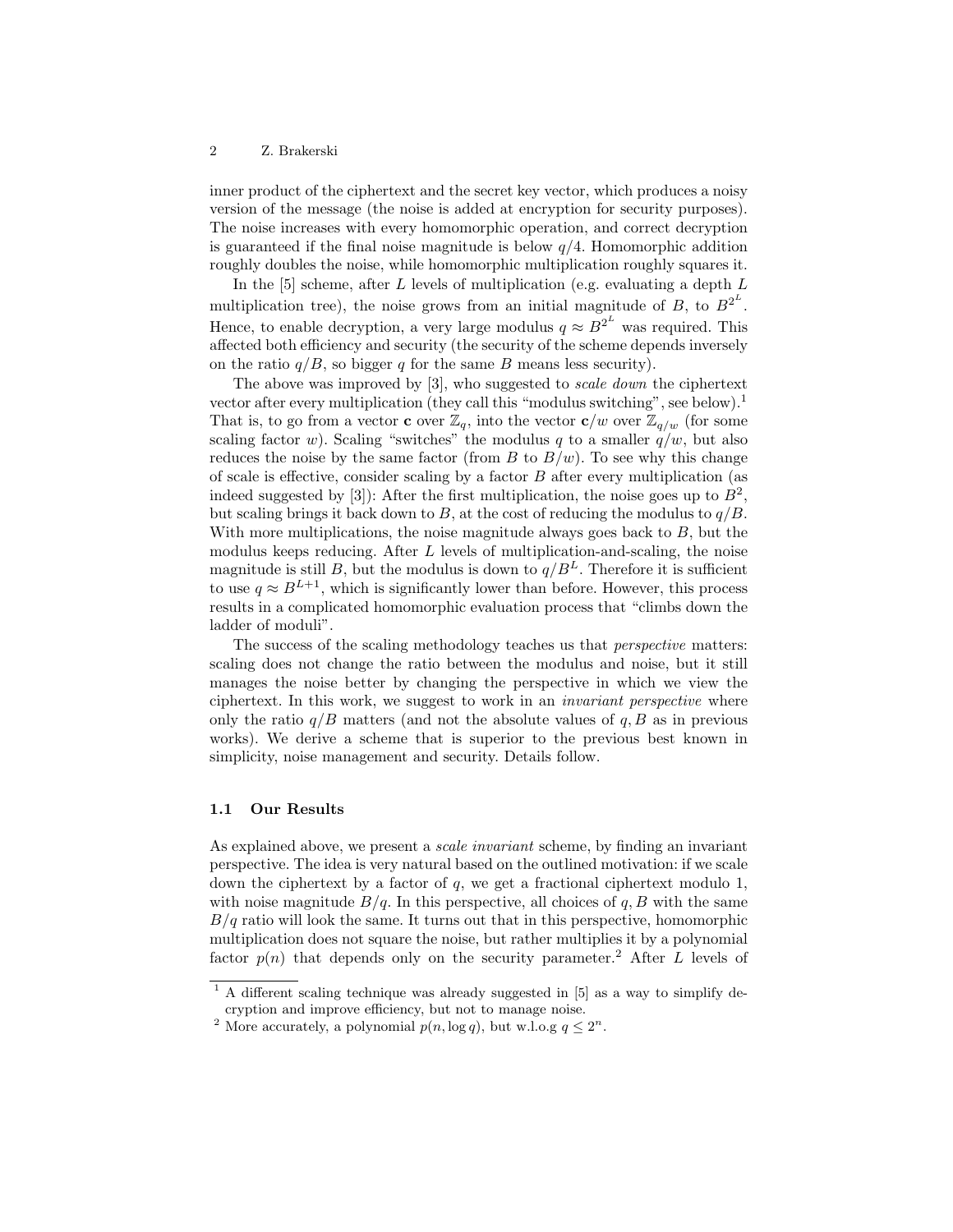multiplication, the noise will grow from  $B/q$  to  $(B/q) \cdot p(n)^L$ , which means that we only need to use  $q \approx B \cdot p(n)^{L}$ .

Interestingly, the idea of working modulo 1 goes back to the early works of Ajtai and Dwork [1], and Regev [21], and to the first formulation of LWE [22]. In a sense, we are "going back to the roots" and showing that these early ideas are instrumental in the construction of homomorphic encryption.

For technical reasons, we don't implement the scheme over fractions, but rather mimic the invariant perspective over  $\mathbb{Z}_q$  (see Section 1.2 for more details). Perhaps surprisingly, the resulting scheme is exactly Regev's original LWE-based scheme, with additional auxiliary information for the purpose of homomorphic evaluation. The properties of our scheme are summarized in the following theorem:

*Theorem. There exists a homomorphic encryption scheme for depth L circuits, based on the* DLWE*n,q,χ assumption (n-dimensional decision-LWE modulo q, with noise χ), so long as*

$$
q/B \ge (O(n \log q))^{L+O(1)},
$$

*where*  $B$  *is a bound on the values of*  $\chi$ *.* 

The resulting scheme has a number of interesting properties:

- 1. **Scale invariance.** Homomorphic properties only depend on  $q/B$  (as explained above).
- 2. **No modulus switching.** We work with a single modulus *q*. We don't need to switch moduli as in [3,5]. This leads to a simpler description of the scheme (and hopefully better implementations).
- 3. **No restrictions on the modulus.** Our modulus *q* can take any form (so long as it satisfies the size requirement). This is achieved by putting the message bit in the most significant bit of the ciphertext, rather than least significant as in previous homomorphic schemes (this can be interpreted as making the *message* scale invariant). We note that for odd *q*, the least and most significant bit representations are interchangeable.

In particular, in our scheme  $q$  can be a power of 2, which can simplify implementation of arithmetics.<sup>3</sup> In previous schemes, such *q* could not be used for binary message spaces.<sup>4</sup>

This, again, is going back to the roots: Early schemes such as [22], and in a sense also [1, 14], encoded ciphertexts in the most significant bits. Switching to least significant bit encoding was (perhaps ironically) motivated by improving homomorphism.

4. **No restrictions on the secret key distribution.** While [3] requires that the secret key is drawn from the noise distribution (LWE in Hermite normal form), our scheme works under any secret key distribution for which the LWE assumption holds.

<sup>3</sup> On the downside, such *q* might reduce efficiency when using ring-LWE (see below) due to FFT embedding issues.

<sup>&</sup>lt;sup>4</sup> [11] gain on efficiency by using moduli that are "almost" a power of 2.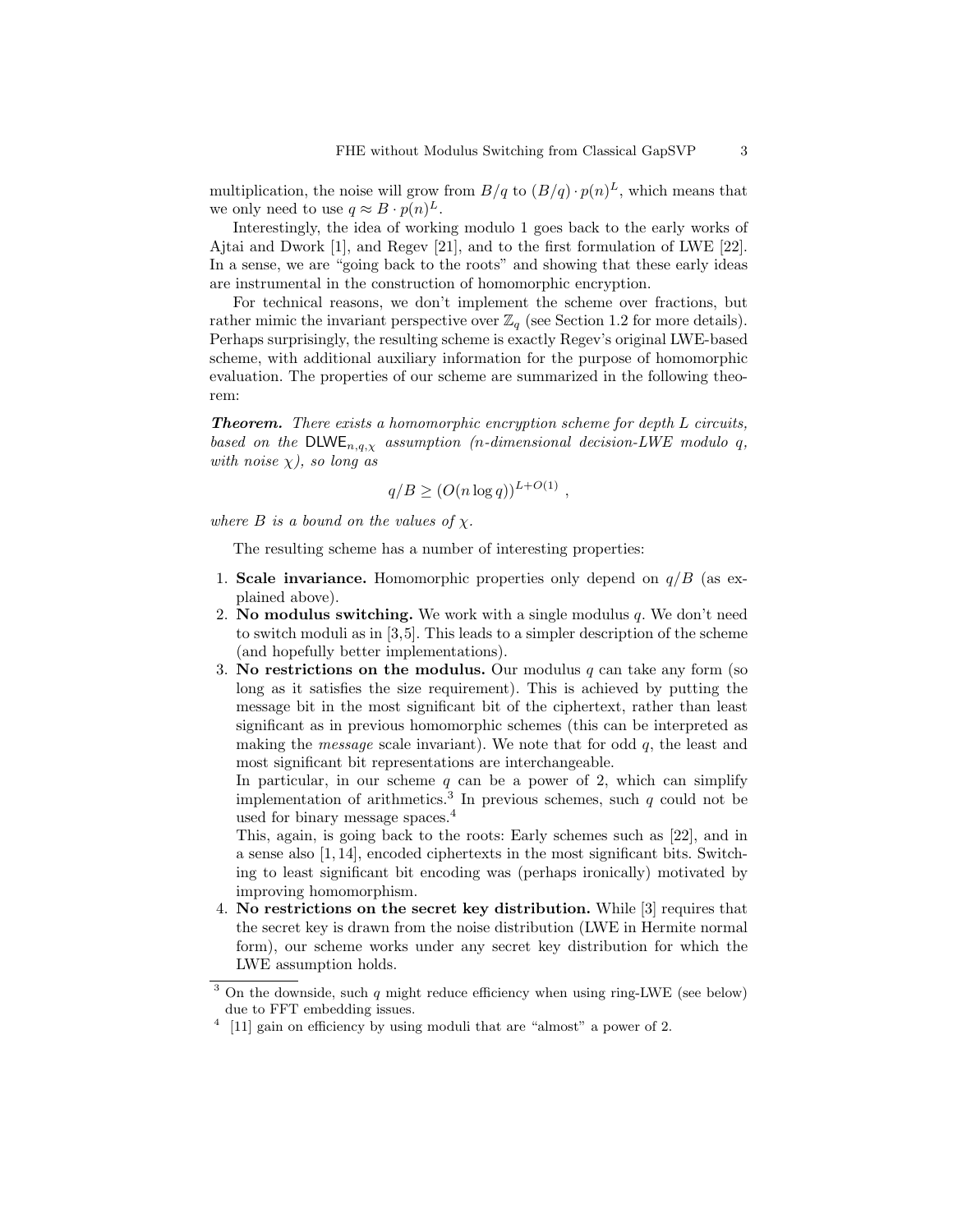- 4 Z. Brakerski
- 5. **Classical Reduction from** GapSVP**.** One of the appeals of LWE-based cryptography is the known quantum (Regev [22]) and classical (Peikert [20]) reductions from the worst case hardness of lattice problems. Specifically to GapSVP<sub> $\gamma$ </sub>, which is the problem of deciding, given an *n* dimensional lattice and a number *d*, between the following two cases: either the lattice has a vector shorter than *d*, or it doesn't have any vector shorter than  $\gamma(n) \cdot d$ . The value of  $\gamma$  depends on the ratio  $q/B$  (essentially  $\gamma = (q/B) \cdot \tilde{O}(n)$ ), and the smaller  $\gamma$  is, the better the reduction (GapSVP<sub>2</sub> $\Omega(n)$ ) is an easy problem). Peikert's classical reduction requires that  $q \approx 2^{n/2}$ , which makes his reduction unusable for previous homomorphic schemes, since  $\gamma$  becomes exponential. For example, in [3],  $q/B = q/q^{1/(L+1)} = q^{1-1/(L+1)}$  which translates to  $\gamma \approx 2^{n/2}$  for the required  $q$ <sup>5</sup>

In our scheme, this problem does not arise. We can instantiate our scheme with any *q* while hardly affecting the ratio  $q/B$ . We can therefore set  $q \approx 2^{n/2}$ and get a classical reduction from  $\mathsf{GapSVP}_{n^{O(\log n)}}$ , which is currently solvable only in  $2^{\tilde{Q}(n)}$  time. (This is mostly of theoretical interest, though, since efficiency considerations will favor the smallest possible *q*.)

Using our scheme as a building block we achieve:

- 1. **Fully homomorphic encryption using bootstrapping.** Using Gentry's bootstrapping theorem, we present a leveled fully homomorphic scheme based on the classical worst case  $\mathsf{GapSVP}_{n^{O(\log n)}}$  problem. As usual, an additional circular security assumption is required to get a non-leveled scheme.
- 2. **Leveled fully homomorphic encryption without bootstrapping.** As in [3], our scheme can be used to achieve leveled homomorphism without bootstrapping.
- 3. **Increased efficiency using ring-LWE (RLWE).** RLWE ( [15]) is a version of LWE that works over polynomial rings rather than the integers. Its hardness is quantumly related to short vector problems in *ideal* lattices. RLWE is a stronger assumption than LWE, but it can dramatically improve the efficiency of schemes  $[3, 4, 12]$ . Our methods are readily portable to the RLWE world.

In summary, our construction carries conceptual significance in its simplicity and in a number of theoretical aspects. Its practical usefulness compared to other schemes is harder to quantify, though, since it will vary greatly with the specific implementation and optimizations chosen.

#### **1.2 Our Techniques**

Our starting point is Regev's public key encryption scheme. There, the encryption of a message  $m \in \{0, 1\}$  is an integer vector **c** such that  $\langle c, s \rangle =$  $\frac{q}{2}$   $\int$   $\cdot$  *m* + *e* + *qI*, for an integer *I* and for  $|e| \leq E$ , for some bound  $E < q/4$ .

<sup>5</sup> Peikert suggests to classically base small-*q* LWE on a new lattice problem that he introduces.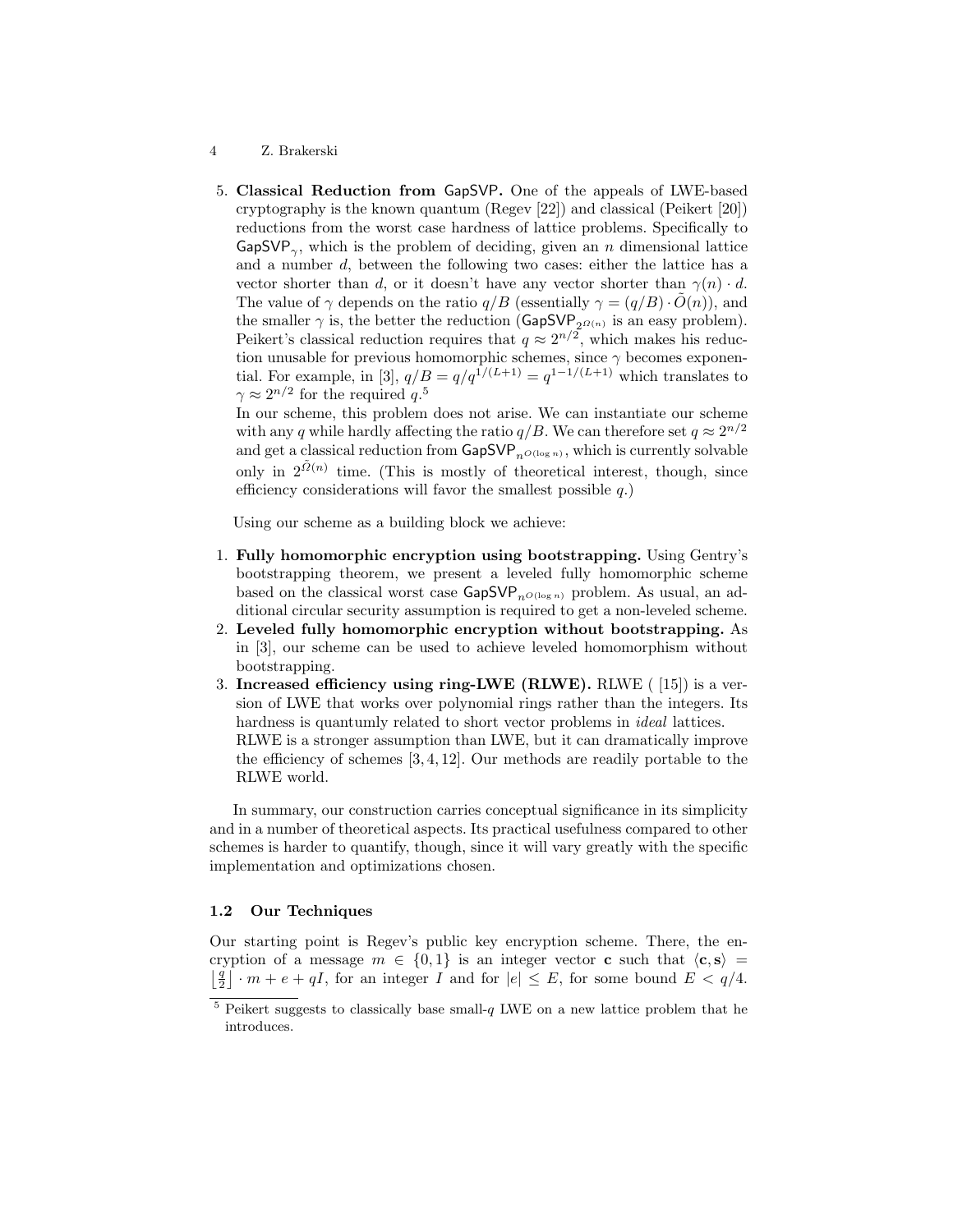The secret key vector **s** is also over the integers. We can assume w.l.o.g that the elements of **c**, **s** are in the segment  $(-q/2, q/2]$ . (We note that previous homomorphic constructions used a different variant of Regev's scheme, where  $\langle$ **c***,* **s** $\rangle$  = *m* + 2*e* + *qI*.)

In this work, we take the invariant perspective on the scheme, and consider the fractional ciphertext  $\tilde{\mathbf{c}} = \mathbf{c}/q$ . It holds that  $\langle \tilde{\mathbf{c}}, \mathbf{s} \rangle = \frac{1}{2} \cdot m + \tilde{e} + I$ , where  $I \in \mathbb{Z}$ and  $|\tilde{e}| \leq E/q = \epsilon$ . The elements of **c** are now rational numbers in  $(-1/2, 1/2]$ . Note that the secret key does not change and is still over Z.

Additive homomorphism is immediate: if  $c_1$  encrypts  $m_1$  and  $c_2$  encrypts  $m_2$ , then  $\mathbf{c}_{\mathsf{add}} = \mathbf{c}_1 + \mathbf{c}_2$  encrypts  $[m_1 + m_2]_2$ . The noise grows from  $\epsilon$  to  $\approx 2\epsilon$ . Multiplicative homomorphism is achieved by *tensoring* the input ciphertexts:

$$
\mathbf{c}_{\mathsf{mult}} = 2 \cdot \mathbf{c}_1 \otimes \mathbf{c}_2 \ .
$$

The tensored ciphertext can be decrypted using a tensored secret key because

$$
\big\langle \underbrace{2 \cdot \mathbf{c}_1 \otimes \mathbf{c}_2}_{\mathbf{c}_{\text{mult}}}, \mathbf{s} \otimes \mathbf{s} \big\rangle = 2 \cdot \langle \mathbf{c}_1, \mathbf{s} \rangle \cdot \langle \mathbf{c}_2, \mathbf{s} \rangle \ .
$$

A "key switching" mechanism developed in [5] and generalized in [3] allows to switch back from a tensored secret key into a "normal" one without much additional noise. The details of this mechanism are immaterial for this discussion. We focus on the noise growth in the tensored ciphertext.

We want to show that  $2 \cdot \langle \mathbf{c}_1, \mathbf{s} \rangle \cdot \langle \mathbf{c}_2, \mathbf{s} \rangle \approx \frac{1}{2} m_1 m_2 + e' + I'$ , for a small  $e'$ . To do this, we let  $I_1, I_2 \in \mathbb{Z}$  be integers such that  $\langle \mathbf{c}_1, \mathbf{s} \rangle = \frac{1}{2}m_1 + e_1 + I_1$ , and likewise for **c**<sub>2</sub>. It can be verified that  $|I_1|$ ,  $|I_2|$  are bounded by  $\approx$   $||\mathbf{s}||_1$ . We therefore get:

$$
2 \cdot \langle c_1, s \rangle \cdot \langle c_2, s \rangle = 2 \cdot (\frac{1}{2}m_1 + e_1 + I_1) \cdot (\frac{1}{2}m_2 + e_2 + I_2)
$$
  
=  $\frac{1}{2}m_1m_2 + 2(e_1I_2 + e_2I_1) + e_1m_2 + e_2m_1 + 2e_1e_2$   
+  $\underbrace{(m_1I_2 + m_2I_1 + 2I_1I_2)}_{\in \mathbb{Z}}$ .

Interestingly, the cross-term  $e_1e_2$  that was responsible for the squaring of the noise in previous schemes, is now practically insignificant since  $\epsilon^2 \ll \epsilon$ . The significant noise term in the above expression is  $2(e_1I_2 + e_2I_1)$ , which is bounded by  $O(||\mathbf{s}||_1) \cdot \epsilon$ . All that is left to show now is that  $||\mathbf{s}||_1$  is independent of  $B, q$ and only depends on *n* (recall that we allow dependence on  $\log q \leq n$ ).

On the face of it,  $\|\mathbf{s}\|_1 \approx n \cdot q$ , since the elements of **s** are integers in the segment (*−q/*2*, q/*2]. In order to reduce the norm, we use *binary decomposition* (which was used in [3,5] for different purposes). Let  $s^{(j)}$  denote the binary vector that contains the *j*<sup>th</sup> bit from each element of **s**. Namely  $\mathbf{s} = \sum_j 2^j \mathbf{s}^{(j)}$ . Then

$$
\langle \mathbf{c}, \mathbf{s} \rangle = \sum_j 2^j \langle \mathbf{c}, \mathbf{s}^{(j)} \rangle = \langle (\mathbf{c}, 2\mathbf{c}, \ldots), (\mathbf{s}^{(0)}, \mathbf{s}^{(1)}, \ldots) \rangle.
$$

This means that we can convert a ciphertext **c** that corresponds to a secret key **s** in Z, into a modified ciphertext (**c***,* 2**c***, . . .*) that corresponds to a *binary*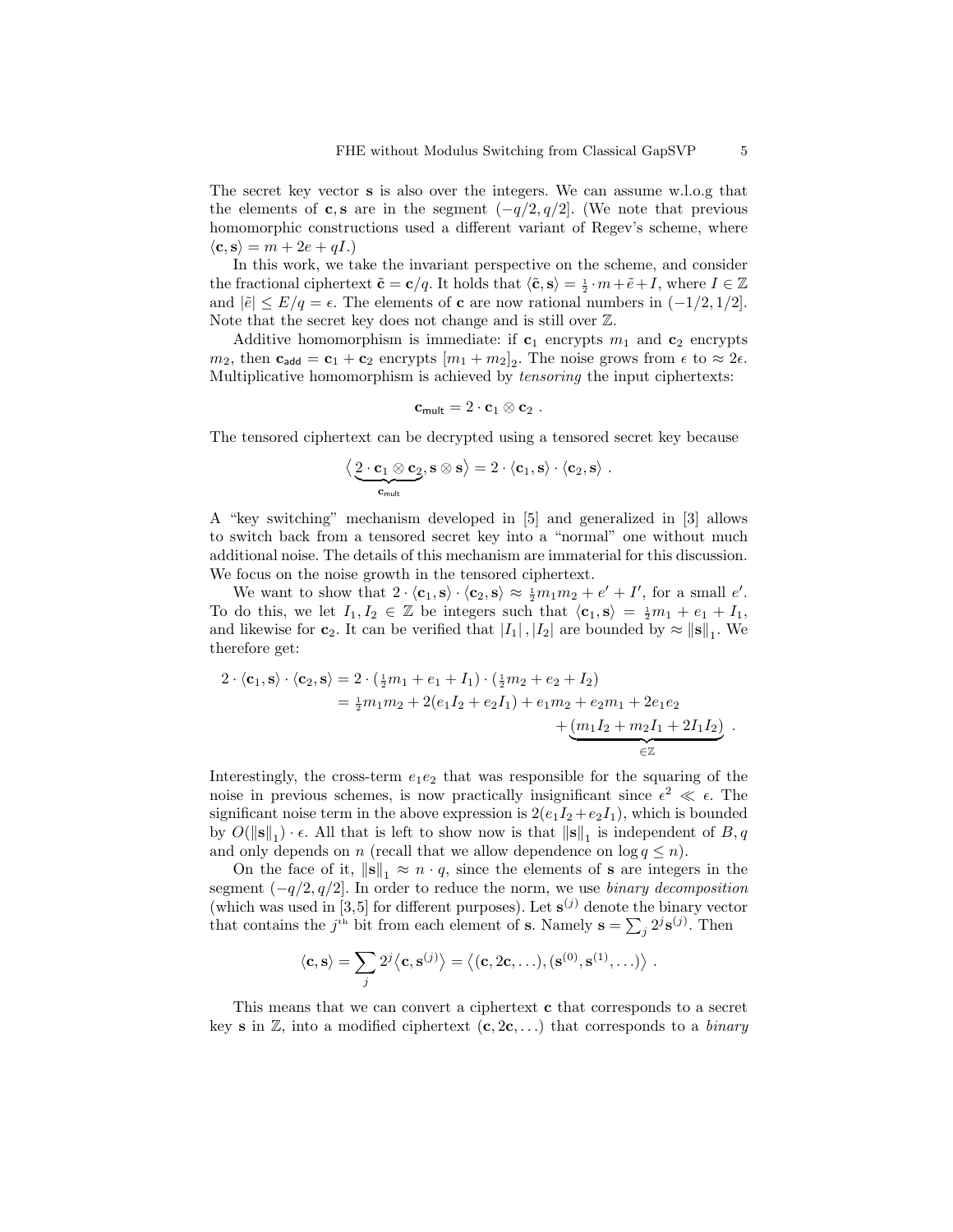secret key  $(\mathbf{s}^{(0)}, \mathbf{s}^{(1)}, \ldots)$ . The norm of the binary key is at most its dimension, which is polynomial in *n* as required.<sup>6</sup>

We point out that an alternative solution to the norm problem follows by using the dual-Regev scheme of [13] as the basic building block. There, the secret key is natively binary and of low norm. (In addition, as noticed in previous works, working with dual-Regev naturally implies a weak form of homomorphic identity based encryption.) However, the ciphertexts and some other parameters will need to grow.

Finally, working with fractional ciphertexts brings about issues of precision in representation and other problems. We thus implement our scheme over  $\mathbb Z$  with appropriate scaling: Each rational number *x* in the above description will be represented by the integer  $y = |qx|$  (which determines x up to an additive factor of  $1/2q$ ). The addition operation  $x_1 + x_2$  is mimicked by  $y_1 + y_2 \approx |q(x_1 + x_2)|$ . To mimic multiplication, we take  $[(y_1 \cdot y_2)/q] \approx [x_1 \cdot x_2 \cdot q]$ . Our tensored ciphertext for multiplication will thus be defined as  $\left[\frac{2}{q} \cdot \mathbf{c}_1 \otimes \mathbf{c}_2\right]$ , where  $\mathbf{c}_1, \mathbf{c}_2$  are integer vectors and the tensoring operation is over the integers. In this representation, encryption and decryption become identical to Regev's original scheme.

## **1.3 Notation**

For an integer *q*, we define the set  $\mathbb{Z}_q \triangleq (-q/2, q/2] \cap \mathbb{Z}$ . We stress that in this work,  $\mathbb{Z}_q$  is *not synonymous* with the ring  $\mathbb{Z}/q\mathbb{Z}$ . In particular, all arithmetics is performed over  $\mathbb Z$  (or  $\mathbb Q$  when division is used) and not over any sub-ring. For any  $x \in \mathbb{Q}$ , we let  $y = [x]_q$  denote the unique value  $y \in (-q/2, q/2]$  such that  $y = x \pmod{q}$  (i.e. *y* is congruent to *x* modulo *q*).<sup>7</sup>

A distribution  $\chi$  over the integers is *B*-bounded, denoted  $|\chi| \leq B$ , if  $\chi$  is only supported on [*−B, B*].

We denote vectors in bold lowercase (**x**) and matrices in bold uppercase (**A**). Slightly abusing notation, we denote the concatenation of vectors  $\mathbf{x}, \mathbf{y}$  by  $(\mathbf{x}, \mathbf{y})$ . The tensor product of two vectors **v***,* **w** of dimension *n*, denoted **v**  $\otimes$  **w***,* is the  $n^2$  dimensional vector containing all elements of the form **v**[*i*] $\mathbf{w}[j]$ . Note that  $\langle \mathbf{v} \otimes \mathbf{w}, \mathbf{x} \otimes \mathbf{y} \rangle = \langle \mathbf{v}, \mathbf{x} \rangle \cdot \langle \mathbf{w}, \mathbf{y} \rangle.$ 

#### **1.4 Paper Organization**

Section 2 introduces the LWE assumption and defines homomorphic encryption and related terms. Section 3 introduces our building blocks: Regev's encryption scheme, binary decomposition of vectors and the key switching mechanism. Finally, in Section 4 we present and analyze our scheme, and discuss several possible optimizations.

<sup>6</sup> Reducing the norm of **s** was also an issue in [3]. There it was resolved by using LWE in Hermite normal form, where **s** is sampled from the noise distribution and thus *∥***s***∥*<sup>1</sup> *≈ n · B*. This suffices when *B* must be very small, as in [3], but not in our setting.

<sup>7</sup> For example, if  $x = 2, y = -3 \in \mathbb{Z}_7$ , then  $x \cdot y = -6 \notin \mathbb{Z}_7$ , however  $[x \cdot y]_7 = 1 \in \mathbb{Z}_7$ .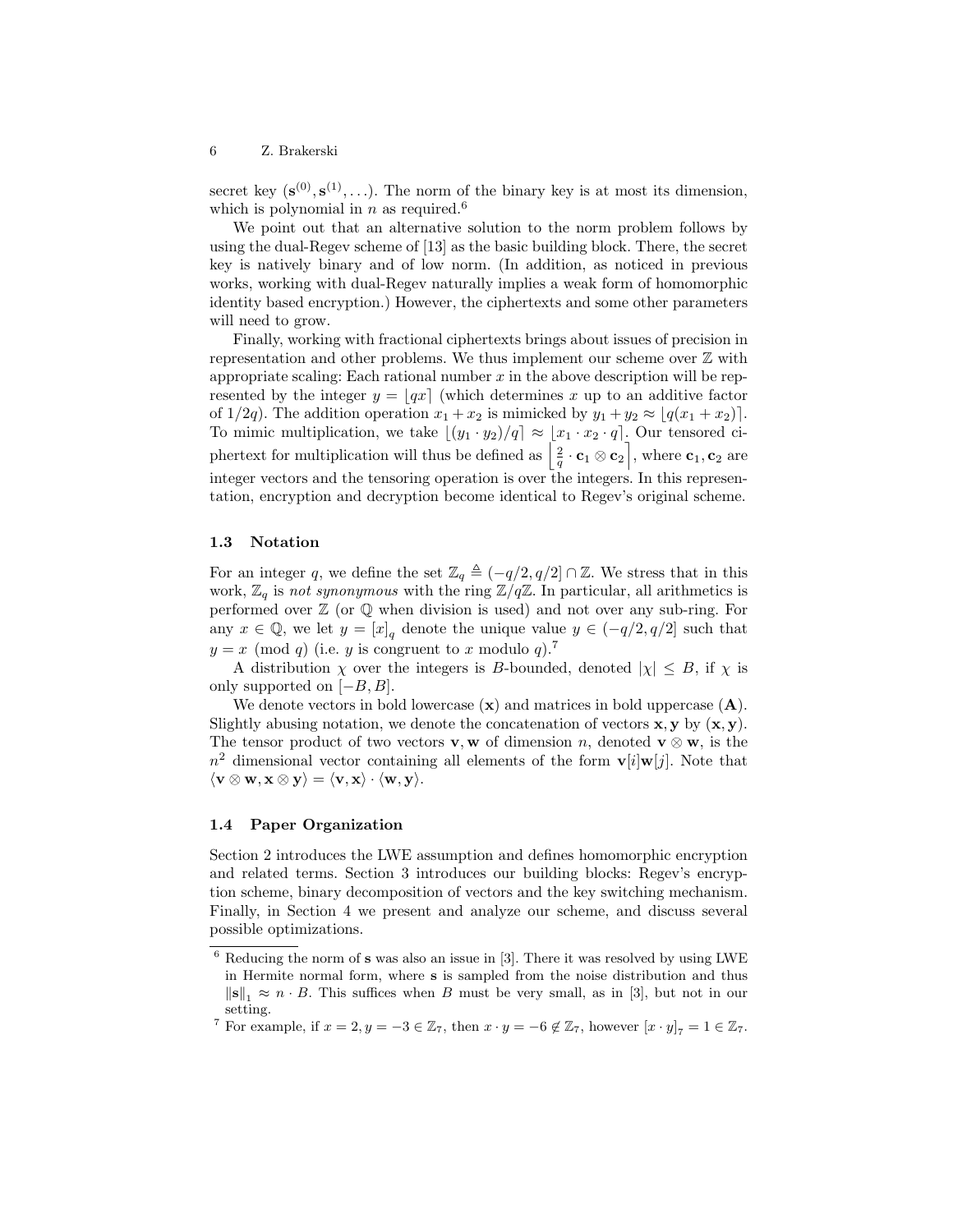## **2 Preliminaries**

#### **2.1 Learning With Errors (LWE)**

The LWE problem was introduced by Regev [22] as a generalization of "learning parity with noise". For positive integers *n* and  $q \geq 2$ , a vector  $\mathbf{s} \in \mathbb{Z}_q^n$ , and a probability distribution  $\chi$  on  $\mathbb{Z}$ , let  $A_{\mathbf{s},\chi}$  be the distribution obtained by choosing a vector  $\mathbf{a} \stackrel{\$}{\leftarrow} \mathbb{Z}_q^n$  uniformly at random and a noise term  $e \stackrel{\$}{\leftarrow} \chi$ , and outputting  $(a, [\langle a, s \rangle + e]_q) \in \mathbb{Z}_q^n \times \mathbb{Z}_q$ . Decisional LWE (DLWE) is defined as follows.

**Definition 2.1** (DLWE). For an integer  $q = q(n)$  and an error distribution  $\chi = \chi(n)$  *over*  $\mathbb{Z}$ *, the (average-case) decision learning with errors problem, denoted*  $DLWE_{n,m,q,\chi}$ *, is to distinguish (with non-negligible advantage) m samples chosen according to*  $A_{s,x}$  *(for uniformly random*  $s \stackrel{s}{\leftarrow} \mathbb{Z}_q^n$ *), from m samples chosen according to the uniform distribution over*  $\mathbb{Z}_q^n \times \mathbb{Z}_q$ *. We denote by* DLWE<sub>n,q, $\chi$ </sub> *the variant where the adversary gets oracle access to*  $A_{s,x}$ *, and is not a-priori bounded in the number of samples.*

There are known quantum (Regev [22]) and classical (Peikert [20]) reductions between  $\text{DLWE}_{n,m,q,\chi}$  and approximating short vector problems in lattices. Specifically, these reductions take  $\chi$  to be (discretized versions of) the Gaussian distribution, which is statistically indistinguishable from *B*-bounded, for an appropriate *B*. Since the exact distribution  $\chi$  does not matter for our results, we state a corollary of the results of [20, 22] (in conjunction with the search to decision reduction of Micciancio and Mol [16] and Micciancio and Peikert [17]) in terms of the bound *B*. These results also extend to additional forms of *q* (see [16, 17]).

**Corollary 2.2** ( [16, 17, 20, 22]). *Let*  $q = q(n) \in \mathbb{N}$  *be either a prime power*  $q = p^r$ , or a product of co-prime numbers  $q = \prod q_i$  such that for all *i*,  $q_i = \prod q_i$  and  $poly(n)$ *, and let*  $B \ge \omega(\log n) \cdot \sqrt{n}$ *. Then there exists an efficiently sampleable B-bounded distribution χ such that if there is an efficient algorithm that solves the (average-case)* DLWE*n,q,χ problem. Then:*

- $-$  *There is an efficient quantum algorithm that solves*  $\textsf{GapSVP}_{\widetilde{O}(n \cdot q/B)}$  (and  $\mathsf{SIVP}_{\widetilde{O}(n \cdot q/B)}$  on any *n*-dimensional lattice.
- $-$  *If in addition*  $q \geq \tilde{O}(2^{n/2})$ , then there is an efficient classical algorithm for  $GapSVP_{\tilde{O}(n\cdot q/B)}$  on any *n*-dimensional lattice.

*In both cases, if one also considers distinguishers with sub-polynomial advantage, then we require*  $B \geq O(n)$  *and the resulting approximation factor is slightly larger*  $\widetilde{O}(n\sqrt{n} \cdot q/B)$ .

Recall that  $\mathsf{GapSVP}_{\gamma}$  is the (promise) problem of distinguishing, given a basis for a lattice and a parameter *d*, between the case where the lattice has a vector shorter than *d*, and the case where the lattice doesn't have any vector shorter than  $\gamma \cdot d$ . SIVP is the search problem of finding a set of "short" vectors. We refer the reader to [20, 22] for more information.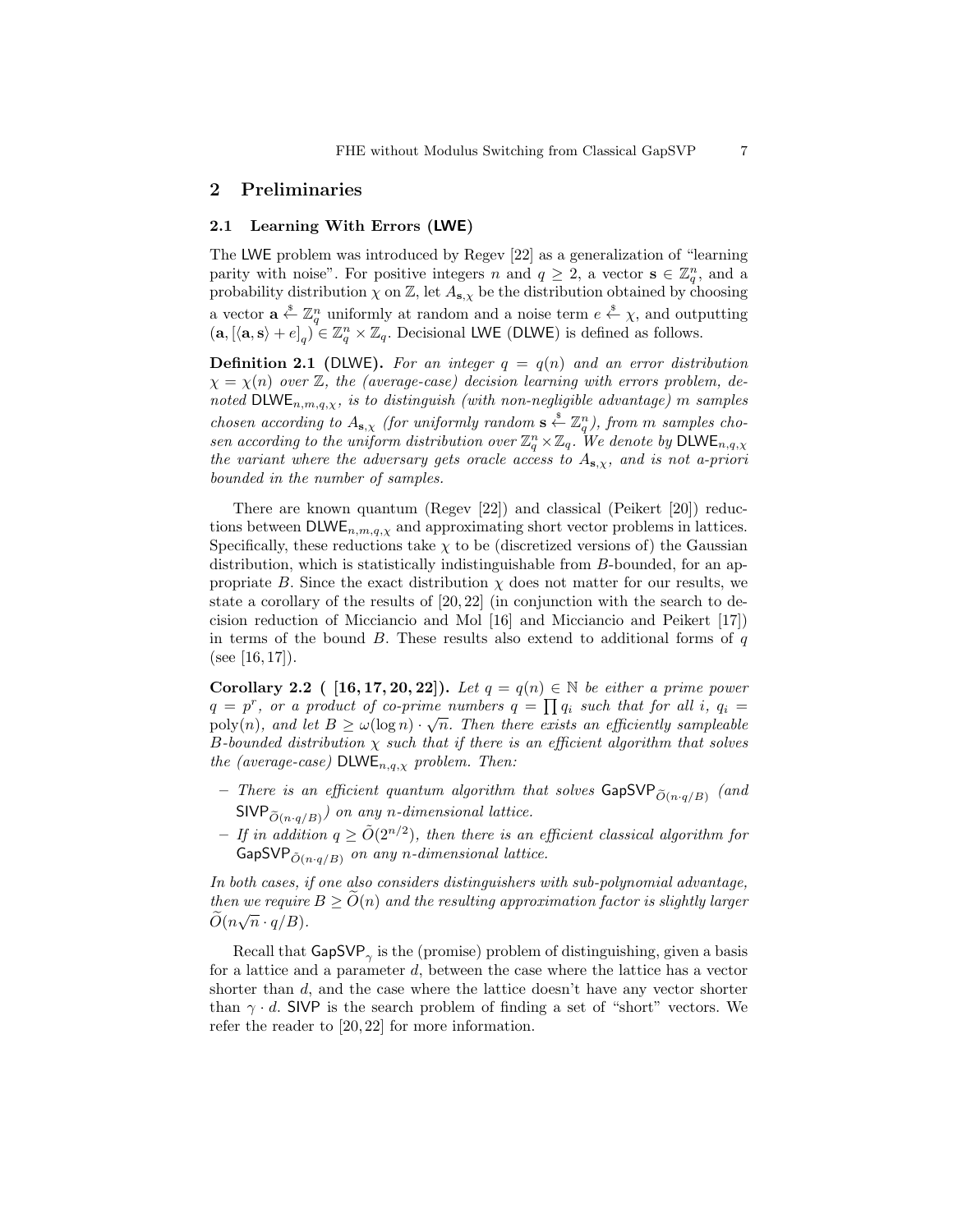The best known algorithms for  $\mathsf{GapSVP}_\gamma$  (  $[18,25]$ ) require at least  $2^{\tilde{\Omega}(n/\log \gamma)}$ time. The scheme we present in this work reduces from  $\gamma = n^{O(\log n)}$ , for which the best known algorithms run in time  $2^{\tilde{D}(n)}$ .

As a final remark, we mention that Peikert also shows a classical reduction in the case of small values of *q*, but this reduction is from a newly defined "*ζ*to- $\gamma$  decisional shortest vector problem", which is not as extensively studied as GapSVP.

## **2.2 Homomorphic Encryption and Bootstrapping**

We now define homomorphic encryption and introduce Gentry's bootstrapping theorem. Our definitions are mostly taken from [3, 5].

A homomorphic (public-key) encryption scheme HE = (HE*.*Keygen*,* HE*.*Enc*,* HE*.*Dec*,* HE*.*Eval) is a quadruple of ppt algorithms as follows (*n* is the security parameter):

- **– Key generation** (*pk, evk, sk*)*←*HE*.*Keygen(1*<sup>n</sup>*)**:** Outputs a public encryption key *pk*, a public evaluation key *evk* and a secret decryption key *sk*. 8
- **– Encryption** *c←*HE*.*Enc*pk*(*m*)**:** Using the public key *pk*, encrypts a single bit message  $m \in \{0, 1\}$  into a ciphertext *c*.
- **– Decryption** *m←*HE*.*Dec*sk*(*c*)**:** Using the secret key *sk*, decrypts a ciphertext *c* to recover the message  $m \in \{0, 1\}$ .
- **Homomorphic evaluation**  $c_f \leftarrow \text{HE.Eval}_{evk}(f, c_1, \ldots, c_\ell)$ : Using the evaluation key *evk*, applies a function  $f : \{0,1\}^{\ell} \to \{0,1\}$  to  $c_1, \ldots, c_{\ell}$ , and outputs a ciphertext *c<sup>f</sup>* .

As in previous works, we represent  $f$  as an arithmetic circuit over  $GF(2)$  with addition and multiplication gates. Thus it is customary to "break" HE*.*Eval into homomorphic addition  $c_{\text{add}} \leftarrow \text{HE.Add}_{evk}(c_1, c_2)$  and homomorphic multiplication  $c_{\text{mult}} \leftarrow \text{HE}$ *.Mult* $_{evk}(c_1, c_2)$ *.* 

A homomorphic encryption scheme is said to be secure if it is semantically secure (note that the adversary is given both *pk* and *evk*).

Homomorphism w.r.t depth-bounded circuits and full homomorphism are defined next:

**Definition 2.3 (***L***-homomorphism).** *A scheme* HE *is L-homomorphic, for*  $L = L(n)$ , if for any depth *L* arithmetic circuit *f* (over  $GF(2)$ ) and any set of  $\lim \lim_{n \to \infty} m_1, \dots, m_\ell$ , *it holds that* 

 $Pr[\mathsf{HE}.\mathsf{Dec}_{sk}(\mathsf{HE}.\mathsf{Eval}_{evk}(f, c_1, \ldots, c_\ell)) \neq f(m_1, \ldots, m_\ell)] = \mathrm{negl}(n)$ ,

 $where (pk, evk, sk) \leftarrow \text{HE}$ *.* Keygen(1<sup>n</sup>) and  $c_i \leftarrow \text{HE}$ *.* Enc<sub>nk</sub> $(m_i)$ *.* 

<sup>8</sup> We adopt the terminology of [5] that treats the evaluation key as a separate entity from the public key.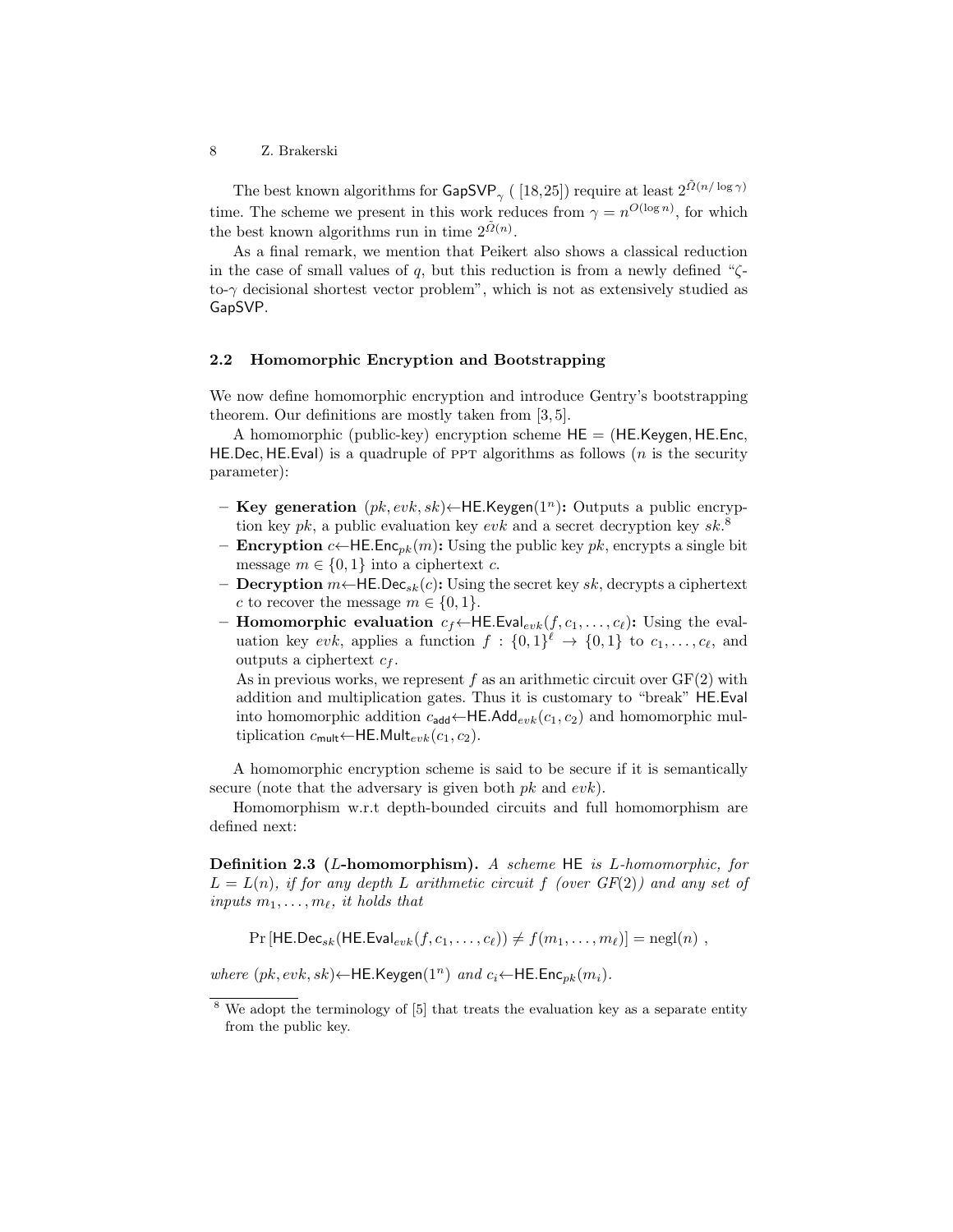**Definition 2.4 (compactness and full homomorphism).** *A homomorphic scheme is compact if its decryption circuit is independent of the evaluated function. A compact scheme is fully homomorphic if it is L-homomorphic for any* polynomial L. The scheme is leveled fully homomorphic if it takes  $1^L$  as addi*tional input in key generation.*

Gentry's bootstrapping theorem shows how to go from *L*-homomorphism to full homomorphism:

**Theorem 2.5 (bootstrapping [8, 9]).** *If there is an L-homomorphic scheme whose decryption circuit depth is less than L, then there exists a leveled fully homomorphic encryption scheme.*

*Furthermore, if the aforementioned L-homomorphic scheme is also weak circular secure (remains secure even against an adversary who gets encryptions of the bits of the secret key), then there exists a fully homomorphic encryption scheme.*

# **3 Building Blocks**

In this section, we present building blocks from previous works that are used in our construction. Specifically, like all LWE-based fully homomorphic schemes, we rely on Regev's [22] basic public-key encryption scheme (Section 3.1). We also use the key-switching methodology of [3, 5] (Section 3.2).

## **3.1 Regev's Encryption Scheme**

Let  $q = q(n)$  be an integer function and let  $\chi = \chi(n)$  be a distribution ensemble over Z. The scheme Regev is defined as follows:

- Regev.SecretKeygen $(1^n)$ : Sample  $\mathbf{s} \stackrel{\$}{\leftarrow} \mathbb{Z}_q^n$ . Output  $sk = \mathbf{s}$ .
- Regev.PublicKeygen(s): Let  $N \triangleq (n+1) \cdot (\log q + O(1))$ . Sample  $\mathbf{A} \stackrel{\$}{\leftarrow} \mathbb{Z}_q^{N \times n}$ and  $\mathbf{e} \stackrel{\$}{\leftarrow} \chi^N$ . Compute  $\mathbf{b} := [\mathbf{A} \cdot \mathbf{s} + \mathbf{e}]_q$ , and define

$$
\mathbf{P} = [\mathbf{b} \parallel -\mathbf{A}] \in \mathbb{Z}_q^{N \times (n+1)}.
$$

Output  $pk = P$ .

• Regev.Enc<sub>pk</sub> $(m)$ : To encrypt a message  $m \in \{0, 1\}$  using  $pk = P$ , sample  $\mathbf{r} \in \{0,1\}^N$  and output ciphertext

$$
\mathbf{c} {:=} \left[\mathbf{P}^T \cdot \mathbf{r} + \left\lfloor \frac{q}{2} \right\rfloor \cdot \mathbf{m} \right]_q \in \mathbb{Z}_q^{n+1} ,
$$

where  $\mathbf{m} \triangleq (m, 0, \dots, 0) \in \{0, 1\}^{n+1}$ .

• Regev.Dec<sub>sk</sub>(**c**): To decrypt **c**  $\in \mathbb{Z}_q^{n+1}$  using secret key *sk* = **s**, compute

$$
m := \left[ \left\lfloor 2 \cdot \frac{\left[ \langle \mathbf{c}, (1, \mathbf{s}) \rangle \right]_q}{q} \right\rceil \right]_2 \; .
$$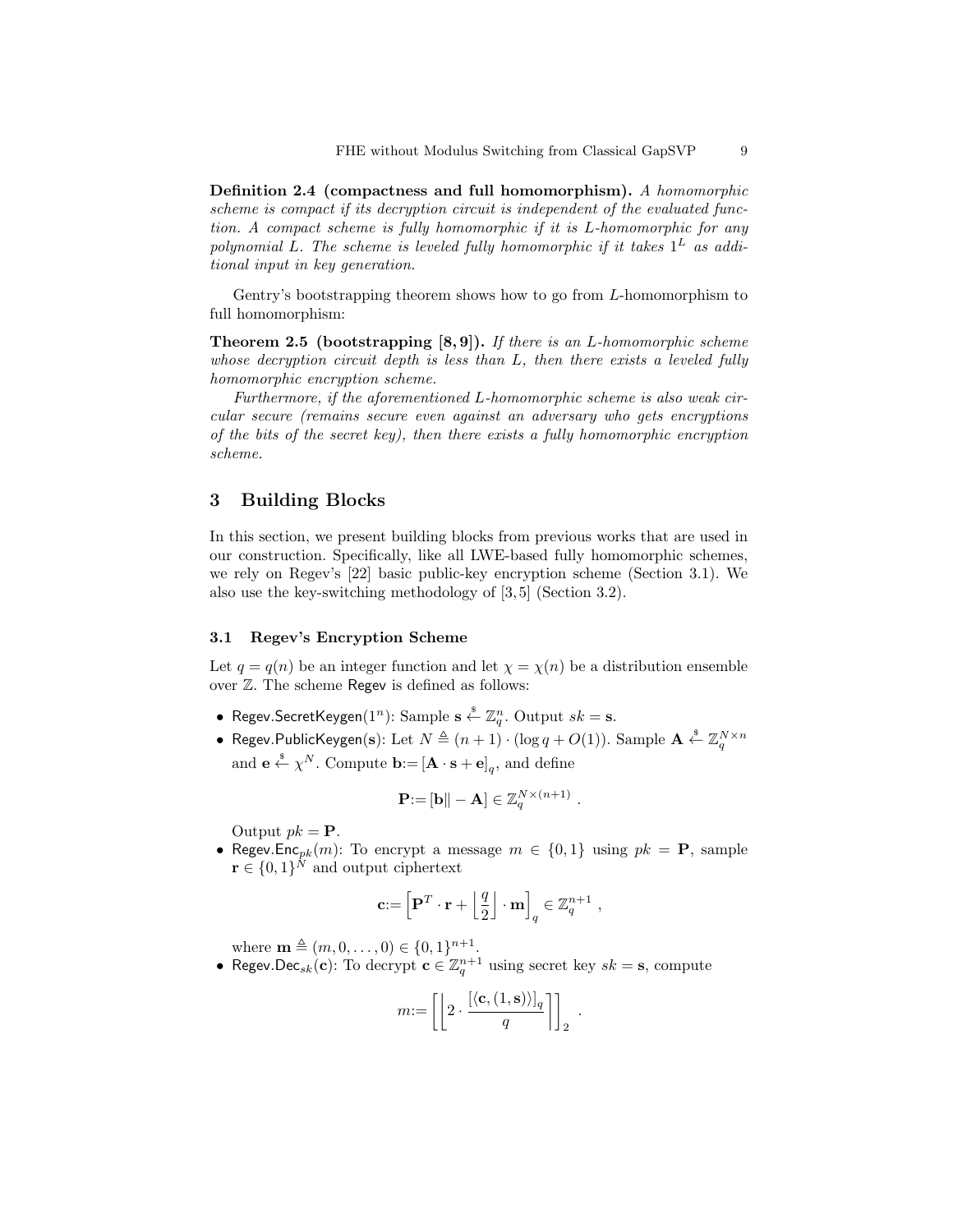*Correctness.* We analyze the noise magnitude at encryption and decryption. We start with a lemma regarding the noise magnitude of properly encrypted ciphertexts (the proof is omitted).

**Lemma 3.1** (encryption noise). Let  $q, n, N, |\chi| \leq B$  *be parameters for* Regev. *Let*  $\mathbf{s}$  ∈  $\mathbb{Z}^n$  *be any vector and*  $m \in \{0, 1\}$  *be a bit. Set* **P**←Regev.PublicKeygen( $\mathbf{s}$ ) *and* **c**←Regev.Enc $P(m)$ *. Then for some e with*  $|e| ≤ N \cdot B$  *it holds that* 

$$
\langle \mathbf{c}, (1, \mathbf{s}) \rangle = \left\lfloor \frac{q}{2} \right\rfloor \cdot m + e \pmod{q}.
$$

We proceed to state the correctness of decryption for low-noise ciphertexts. The proof easily follows by assignment into the definition of Regev*.*Dec and is omitted.

**Lemma 3.2** (decryption noise). Let  $\mathbf{s} \in \mathbb{Z}^n$  be some vector, and let  $\mathbf{c} \in \mathbb{Z}_q^{n+1}$ *be such that*

$$
\langle \mathbf{c}, (1, \mathbf{s}) \rangle = \left\lfloor \frac{q}{2} \right\rfloor \cdot m + e \pmod{q},
$$

*with*  $m \in \{0, 1\}$  *and*  $|e| < |q/2|/2$ . *Then* 

$$
Regev.Dec_s(\mathbf{c}) = m.
$$

*Security.* The following lemma states the security of Regev. The proof is standard (see e.g. [22]) and is omitted.

**Lemma 3.3.** *Let*  $n, q, \chi$  *be some parameters such that*  $\text{DLWE}_{n,q,\chi}$  *holds. Then for any m ∈ {*0*,* 1*}, if* **s***←*Regev*.*SecretKeygen(1*<sup>n</sup>*)*,* **P***←*Regev*.*PublicKeygen(**s**)*,* **c***←*Regev*.*Enc**P**(*m*)*, it holds that the joint distribution* (**P***,* **c**) *is computationally indistinguishable from uniform over*  $\mathbb{Z}_q^{N \times (n+1)} \times \mathbb{Z}_q^{n+1}$ .

#### **3.2 Vector Decomposition and Key Switching**

We show how to decompose vectors in a way that preserves inner product and how to generate and use key switching parameters. Our notation is generally adopted from [3].

*Vector Decomposition.* We often break vectors into their bit representations as defined below:

• BitDecomp<sub>q</sub>(**x**): For  $\mathbf{x} \in \mathbb{Z}^n$ , let  $\mathbf{w}_i \in \{0,1\}^n$  be such that  $\mathbf{x} = \sum_{i=0}^{\lceil \log q \rceil - 1} 2^i$ .  $\mathbf{w}_i$  (mod *q*). Output the vector

$$
(\mathbf{w}_0,\ldots,\mathbf{w}_{\lceil \log q \rceil-1}) \in \{0,1\}^{n \cdot \lceil \log q \rceil}.
$$

*•* PowersOfTwo*q*(**y**): For **y** *∈* Z *<sup>n</sup>*, output

$$
\left[ (\mathbf{y}, 2 \cdot \mathbf{y}, \dots, 2^{\lceil \log q \rceil - 1} \cdot \mathbf{y}) \right]_q \in \mathbb{Z}_q^{n \cdot \lceil \log q \rceil} .
$$

We will usually omit the subscript *q* when it is clear from the context.

**Claim 3.4.** *For all*  $q \in \mathbb{Z}$  *and*  $\mathbf{x}, \mathbf{y} \in \mathbb{Z}^n$ *, it holds that* 

 $\langle \mathbf{x}, \mathbf{y} \rangle = \langle \textsf{BitDecomp}_q(\mathbf{x}), \textsf{PowersOfTwo}_q(\mathbf{y}) \rangle \pmod{q}.$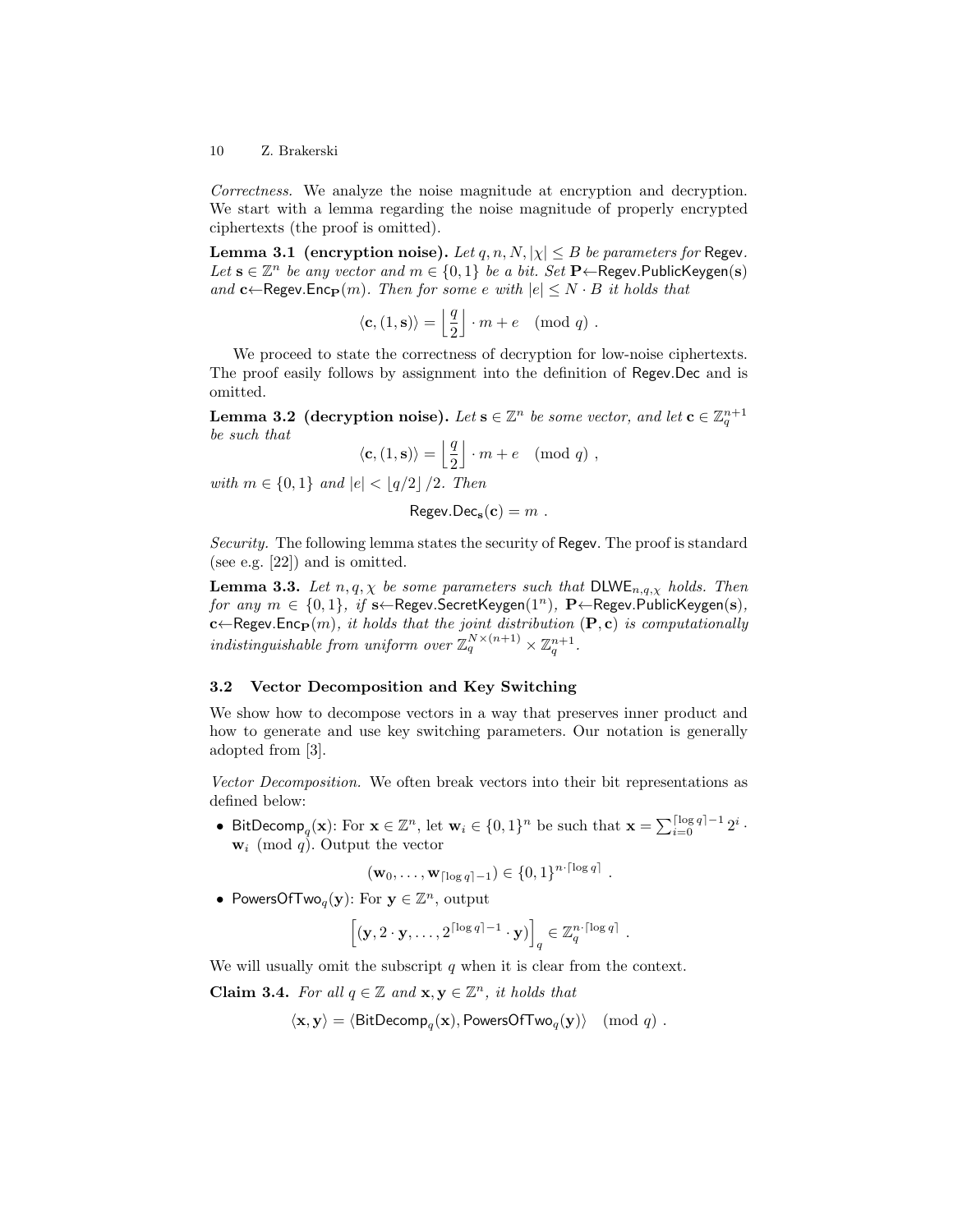*Key Switching.* In the functions below, *q* is an integer and  $\chi$  is a distribution over  $\mathbb{Z}$ :

*•* SwitchKeyGen<sub>q, $\chi$ </sub>(s, t): For a "source" key  $\mathbf{s} \in \mathbb{Z}^{n_s}$  and "target" key  $\mathbf{t} \in \mathbb{Z}^{n_t}$ , we define a set of parameters that allow to switch ciphertexts under **s** into ciphertexts under (1*,* **t**).

Let  $\hat{n}_s \triangleq n_s \cdot \lceil \log q \rceil$  be the dimension of PowersOfTwo<sub>q</sub>(s). Sample a uniform matrix  $\mathbf{A}_{\mathbf{s}:\mathbf{t}} \stackrel{\hspace{0.1em}\mathbf{\hat{e}}}{\leftarrow} \mathbb{Z}_q^{\hat{n}_s \times n_t}$  and a noise vector  $\mathbf{e} \stackrel{\hspace{0.1em}\mathbf{\hat{e}}}{\leftarrow} \chi^{\hat{n}_s}$ . The function's output is a matrix

$$
\mathbf{P_{s:t}} = [\mathbf{b_{s:t}} || - \mathbf{A_{s:t}}] \in \mathbb{Z}_q^{\hat{n}_s \times (n_t+1)},
$$

where

$$
\mathbf{b}_{\mathbf{s}:\mathbf{t}}\!:=\!{{\left[ \mathbf{A}_{\mathbf{s}:\mathbf{t}}\cdot\mathbf{t}+\mathbf{e}_{\mathbf{s}:\mathbf{t}}+\text{PowersOfTwo}_q(\mathbf{s}) \right]}_q\, \in \mathbb{Z}_q^{\hat{n}_s}}\,\,.
$$

This is similar, although not identical, to encrypting PowersOfTwo<sub>q</sub>(s) (the difference is that  $PowersOfTwo<sub>q</sub>(s)$  contains non-binary values).

*•* SwitchKey*<sup>q</sup>* (**Ps**:**t***,* **c***s*): To switch a ciphertext from a secret key **s** to (1*,* **t**), output

$$
\mathbf{c}_t \!\!:=\! \left[\mathbf{P}_{\mathbf{s}:\mathbf{t}}^T \cdot \mathsf{BitDecomp}_q(\mathbf{c}_s)\right]_q \ .
$$

Again, we usually omit the subscripts when they are clear from the context. Correctness and security are stated below, the proofs are by definition.

**Lemma 3.5** (correctness). Let  $\mathbf{s} \in \mathbb{Z}^{n_s}$ ,  $\mathbf{t} \in \mathbb{Z}^{n_t}$  and  $\mathbf{c}_s \in \mathbb{Z}_q^{n_s}$  be any vectors. *Let* **Ps**:**t***←*SwitchKeyGen(**s***,* **t**) *and set* **c***t←*SwitchKey(**Ps**:**t***,* **c***s*)*. Then*

$$
\langle \mathbf{c}_s, \mathbf{s} \rangle = \langle \mathbf{c}_t, (1, \mathbf{t}) \rangle - \langle \text{BitDecomp}_q(\mathbf{c}_s), \mathbf{e}_{\mathbf{s}:\mathbf{t}} \rangle \pmod{q} \ .
$$

Lemma 3.6 (security).  $Let$   $s \in \mathbb{Z}^{n_s}$  *be arbitrary*,  $t \leftarrow$ Regev.SecretKeygen(1<sup>*n*</sup>) *and* **P***←*SwitchKeyGen*q,χ*(**s***,* **t**)*. Then* **P** *is computationally indistinguishable from uniform over*  $\mathbb{Z}_q^{\hat{n}_s \times (n_t+1)}$ , *assuming* DLWE<sub>n,q,χ</sub>*.* 

## **4 A Scale Invariant Homomorphic Encryption Scheme**

We present our scale invariant *L*-homomorphic scheme as outlined in Section 1.2. Homomorphic properties are discussed in Section 4.1, implications and optimizations are discussed in Section 4.2.

Let  $q = q(n)$  be an integer function, let  $L = L(n)$  be a polynomial and let  $\chi = \chi(n)$  be a distribution ensemble over  $\mathbb{Z}$ . The scheme SI-HE is defined as follows:

*•* SI-HE*.*Keygen(1*<sup>L</sup>,* 1 *<sup>n</sup>*): Sample vectors **s**0*, . . . ,* **s***L←*Regev*.*SecretKeygen(1*<sup>n</sup>*). Compute a Regev public key for the first one:  $P_0 \leftarrow$ Regev.PublicKeygen(s<sub>0</sub>). For all  $i \in [L]$ , define

 $\tilde{\mathbf{s}}_{i-1}$ :=BitDecomp $((1, \mathbf{s}_{i-1}))$  ⊗ BitDecomp $((1, \mathbf{s}_{i-1}))$  ∈  $\{0, 1\}^{((n+1)\lceil \log q \rceil)^2}$ .

and compute

**P**(*i−*1):*i←*SwitchKeyGen (˜**s***<sup>i</sup>−*<sup>1</sup>*,* **s***i*) *.*

Output  $pk = \mathbf{P}_0$ ,  $evk = {\{\mathbf{P}_{(i-1):i}\}_{i \in [L]} }$  and  $sk = \mathbf{s}_L$ .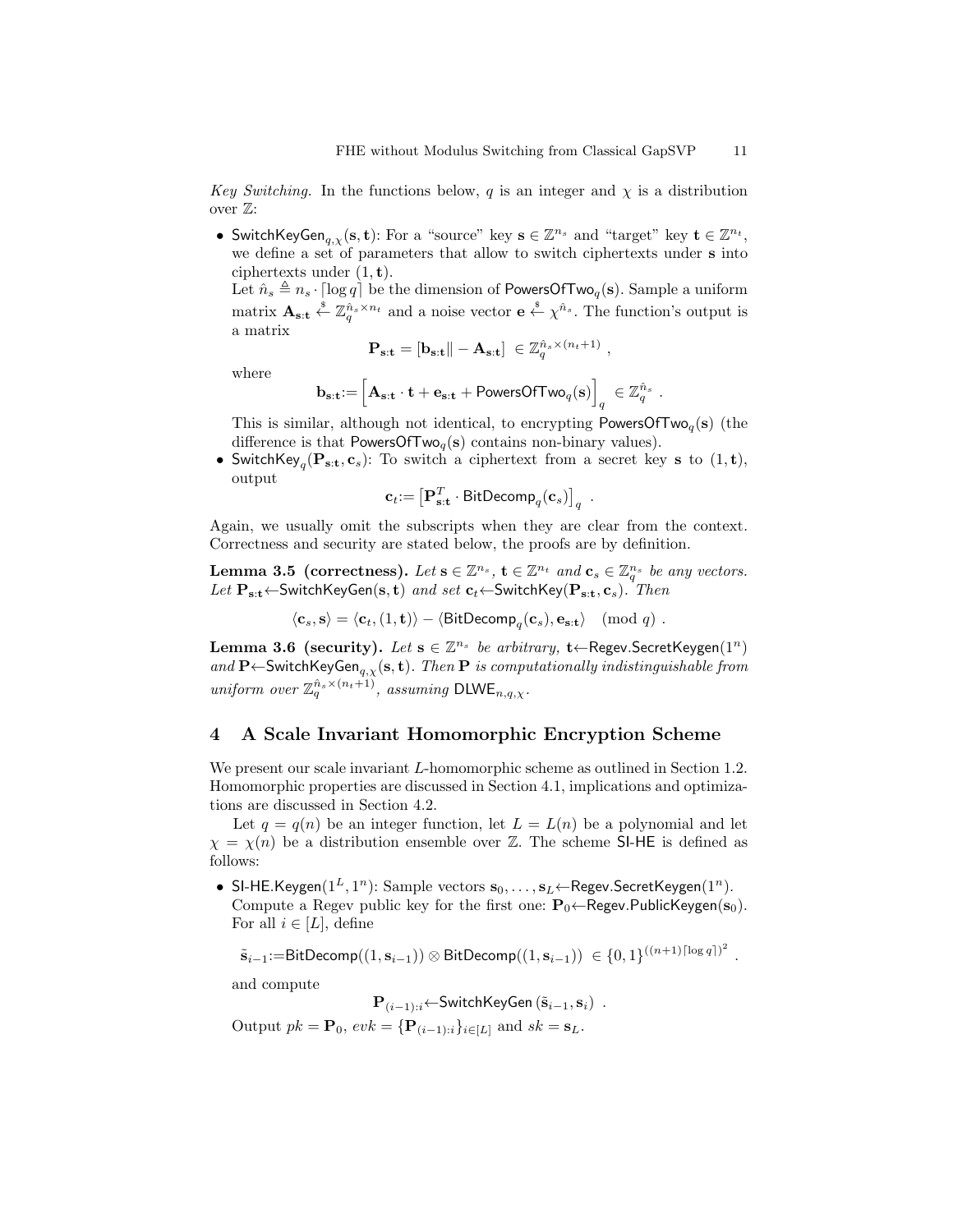- *•* SI-HE*.*Enc*pk*(*m*): Identical to Regev's, output **c***←*Regev*.*Enc*pk*(*m*).
- *•* SI-HE*.*Eval*evk*(*·*): As usual, we describe homomorphic addition and multiplication over  $GF(2)$ , which allows to evaluate depth  $L$  arithmetic circuits in a gate-by-gate manner. The convention for a gate at level *i* of the circuit is that the operand ciphertexts are decryptable using **s***<sup>i</sup>−*<sup>1</sup>, and the output of the homomorphic operation is decryptable using **s***<sup>i</sup>* .

Since *evk* contains key switching parameters from  $\tilde{\mathbf{s}}_{i-1}$  to  $\mathbf{s}_i$ , homomorphic addition and multiplication both first produce an intermediate output **c**˜ that corresponds to  $\tilde{\mathbf{s}}_{i-1}$ , and then use key switching to obtain the final output.<sup>9</sup>

*−* SI-HE*.*Add*evk*(**c**1*,* **c**2): Assume w.l.o.g that both input ciphertexts are encrypted under the same secret key  $s_{i-1}$ . First compute

$$
\tilde{\mathbf{c}}_{\mathsf{add}}\text{:=} \mathsf{PowersOfTwo}(\mathbf{c}_1 + \mathbf{c}_2) \otimes \mathsf{PowersOfTwo}((1,0,\ldots,0)) ,
$$

then output

$$
\mathbf{c}_\mathsf{add} \!\leftarrow\!\! \mathsf{SwitchKey}(\mathbf{P}_{(i-1):i}, \tilde{\mathbf{c}}_\mathsf{add})\ \in \mathbb{Z}_q^{n+1}\ .
$$

Let us explain what we did: We first added the ciphertext vectors (as expected) to obtain  $\mathbf{c}_1 + \mathbf{c}_2$ . This already implements the homomorphic addition, but provides an output that corresponds to  $s_{i-1}$  and not  $s_i$  as required. We thus generate  $\tilde{c}_{\text{add}}$  by tensoring with a "trivial" ciphertext. The result corresponds to  $\tilde{\mathbf{s}}_{i-1}$ , and allows to finally use key switching to obtain an output corresponding to **s***<sup>i</sup>* . We use powers-of-two representation in order to control the norm of the secret key (as we explain in Section 1.2).

*−* SI-HE*.*Mult*evk*(**c**1*,* **c**2): Assume w.l.o.g that both input ciphertexts are encrypted under the same secret key  $s_{i-1}$ . First compute

$$
\tilde{\mathbf{c}}_{\mathsf{mult}}{:=} \bigg\lfloor \frac{2}{q} \cdot \Big( \mathsf{PowersOfTwo}(\mathbf{c}_1) \otimes \mathsf{PowersOfTwo}(\mathbf{c}_2) \Big) \bigg\rfloor \;,
$$

then output

$$
\mathbf{c}_{\mathsf{mult}} \!\!\leftarrow\!\! \mathsf{SwitchKey}(\mathbf{P}_{(i-1):i}, \tilde{\mathbf{c}}_{\mathsf{mult}}) \ \in \mathbb{Z}_q^{n+1} \ .
$$

As we explain in Section 1.2, The tensored ciphertext  $\tilde{\mathbf{c}}_{\text{mult}}$  mimics tensoring in the "invariant perspective", which produces an encryption of the product of the plaintexts under the tensored secret key  $\tilde{\mathbf{s}}_{i-1}$ . We then switch keys to obtain an output corresponding to **s***<sup>i</sup>* .

• Decryption SI-HE.Dec<sub>sk</sub>(c): Assume w.l.o.g that c is a ciphertext that corresponds to  $s_L$  (= $sk$ ). Then decryption is again identical to Regev's, output

$$
m \leftarrow \text{Regev.Dec}_{sk}(\mathbf{c}) \ .
$$

<sup>&</sup>lt;sup>9</sup> The final key switching replaces the more complicated "refresh" operation of [3].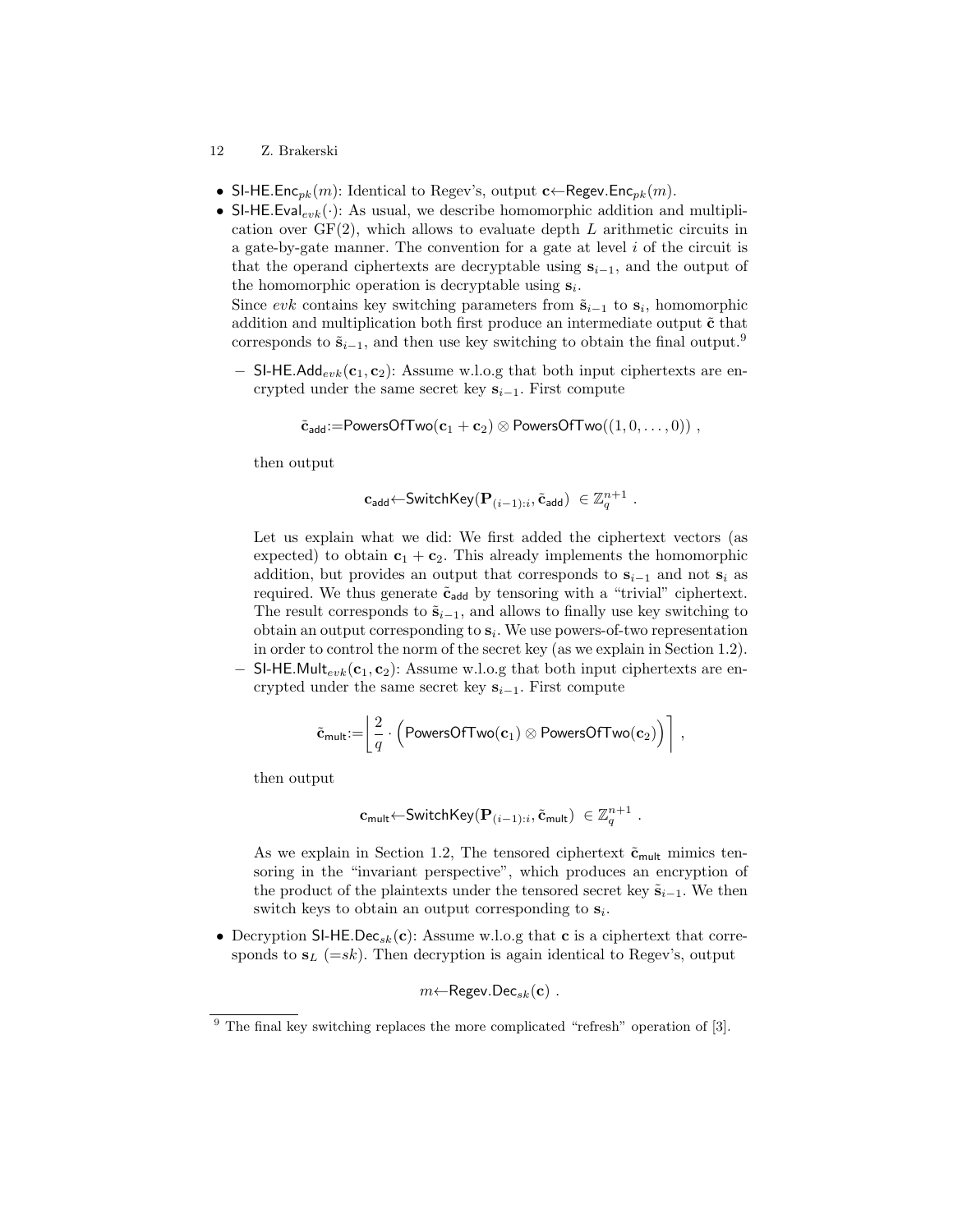*Security.* The security of the scheme follows in a straightforward way, very similarly to the proof of [5, Theorem 4.1]. The proof is omitted.

**Lemma 4.1.** *Let*  $n, q, \chi$  *be some parameters such that*  $DLWE_{n,q,\chi}$  *holds, and let*  $L = L(n)$  *be polynomially bounded. Let*  $(pk, evk, sk) \leftarrow$  SI-HE. Keygen $(1^L, 1^n)$ *,* **c**←SI-HE*.Enc<sub>pk</sub>*(*m*) (for any  $m \in \{0, 1\}$ ), then it holds that the joint distribution (*pk, evk,* **c**) *is computationally indistinguishable from uniform.*

#### **4.1 Homomorphic Properties of SI-HE**

The following theorem summarizes the homomorphic properties of our scheme.

**Theorem 4.2.** *The scheme* SI-HE *with parameters*  $n, q, |\chi| \leq B, L$  *for which* 

$$
q/B \ge (O(n \log q))^{L+O(1)}
$$

*is L-homomorphic.*

The theorem is proven using the following lemma, which bounds the growth of the noise in gate evaluation.

**Lemma 4.3.** *Let*  $q, n, |\chi| \leq B, L$  *be parameters for* SI-HE*. Set*  $(pk, evk, sk)$  *by calling* SI-HE.Keygen $(1^L, 1^n)$  *and let*  $c_1, c_2$  *be such that* 

$$
\langle \mathbf{c}_1, (1, \mathbf{s}_{i-1}) \rangle = \left\lfloor \frac{q}{2} \right\rfloor \cdot m_1 + e_1 \pmod{q}
$$
  

$$
\langle \mathbf{c}_2, (1, \mathbf{s}_{i-1}) \rangle = \left\lfloor \frac{q}{2} \right\rfloor \cdot m_1 + e_2 \pmod{q},
$$
 (1)

*,*

with  $|e_1|, |e_2| \le E < \lfloor q/2 \rfloor /2$ . Consider ciphertexts  $\mathbf{c}_{\text{add}} \leftarrow \mathsf{SI}\text{-}\mathsf{HE}.\mathsf{Add}_{evk}(\mathbf{c}_1, \mathbf{c}_2),$ **c**mult*←*SI*-*HE*.*Mult*evk*(**c**1*,* **c**2)*. Then*

$$
\langle \mathbf{c}_{\mathsf{add}}, (1, \mathbf{s}_i) \rangle = \left\lfloor \frac{q}{2} \right\rfloor \cdot \left( \left[ m_1 + m_2 \right]_2 \right) + e_{\mathsf{add}} \pmod{q}
$$
  

$$
\langle \mathbf{c}_{\mathsf{mult}}, (1, \mathbf{s}_i) \rangle = \left\lfloor \frac{q}{2} \right\rfloor \cdot m_1 m_2 + e_{\mathsf{mult}} \qquad (\text{mod } q) ,
$$

*where*

$$
|e_{\text{add}}|, |e_{\text{mult}}| \le O(n \log q) \cdot \max \left\{ E, (n \log^2 q) \cdot B \right\} .
$$

We remark that, as usual, homomorphic addition increases noise much more moderately than multiplication, but the coarse bound we show in the lemma is sufficient for our purposes.

Theorem 4.2 follows from Lemma 4.3 in a straightforward manner. The proof of Lemma 4.3 appears in Section 4.3.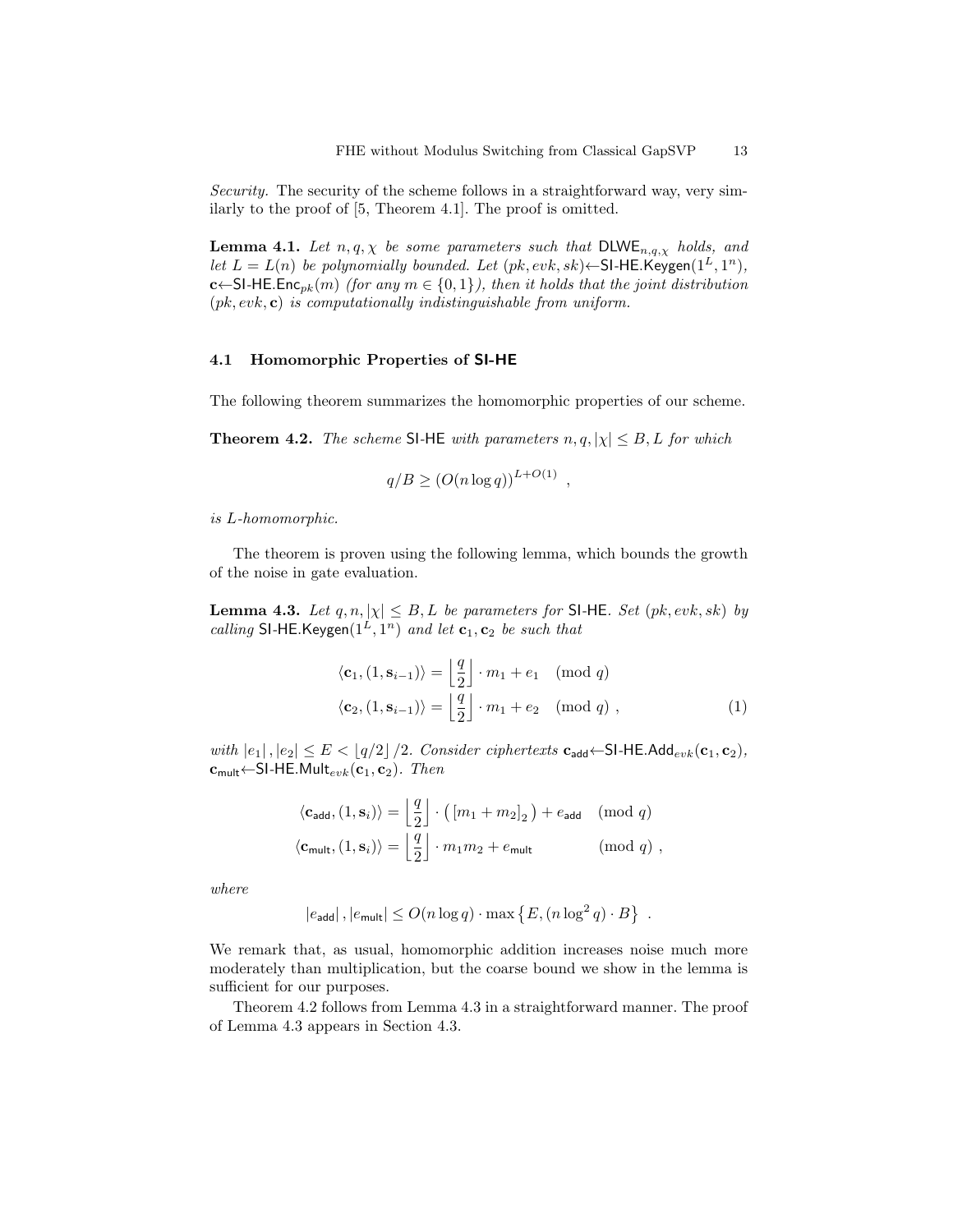#### **4.2 Implications and Optimizations**

*Fully Homomorphic Encryption using Bootstrapping.* Fully homomorphic encryption follows using the bootstrapping theorem (Theorem 2.5). In order to use bootstrapping, we need to bound the depth of the decryption circuit. The following lemma has been proven in a number of previous works (e.g. [5, Lemma  $(4.5)$ :

**Lemma 4.4.** For all **c**, the function  $f_c(s) = \text{SI-HE} \cdot \text{Dec}_s(c)$  can be implemented *by a circuit of depth*  $O(\log n + \log \log q)$ *.* 

An immediate corollary follows from Theorem 2.5, Theorem 4.2, Lemma 4.4:

**Corollary 4.5.** *Let*  $n, q, |\chi| \leq B$  *be such that*  $q/B \geq (n \log q)^{O(\log n + \log \log q)}$ . *Then there exists a (leveled) fully homomorphic encryption scheme based on the* DLWE*n,q,χ assumption.*

*Furthermore, if* SI*-*HE *is weak circular secure, then the same assumption implies full (non leveled) homomorphism.*

Finally, we can classically reduce security from GapSVP using Corollary 2.2, by choosing  $q = \tilde{O}(2^{n/2})$  and  $B = q/(n \log q)^{O(\log n + \log \log q)} = q/n^{O(\log n)}$ :

**Corollary 4.6.** *There exists a (leveled) fully-homomorphic encryption scheme based on the classical worst case hardness of the*  $\mathsf{GapSVP}_{n^{O(\log n)}}$  *problem.* 

*(Leveled) Fully Homomorphic Encryption without Bootstrapping.* As in [3], our scheme implies a leveled fully homomorphic encryption without bootstrapping. Plugging our scheme into the [3] framework, we obtain a (leveled) fully homomorphic encryption without bootstrapping, based on the classical worst case hardness of  $\text{GapSVP}_{2^{n^{\epsilon}}}$ , for any  $\epsilon > 0$ .

*Optimizations.* So far, we chose to present our scheme in the cleanest possible way. However, there are a few techniques that can somewhat improve performance. While the asymptotic advantage of some of these methods is not great, a real life implementation can benefit from them.

- 1. Our tensored secret key  $\tilde{\mathbf{s}}_{i-1}$  is obtained by tensoring a vector with itself. Such a vector can be represented by only  $\binom{n_s}{2}$  (as opposed to our  $n_s^2$ ), saving a factor of (almost) 2 in the representation length.
- 2. When  $B \ll q$ , some improvement can be achieved by using LWE in Hermite normal form. It is known (see e.g. [2]) that the hardness of LWE remains essentially the same if we sample  $s \stackrel{s}{\leftarrow} \chi^n$  (instead of uniformly in  $\mathbb{Z}_q^n$ ). Sampling our keys this way, we only need  $O(n \log B)$  bits to represent BitDecomp(**s**), and its norm goes down accordingly.

We can therefore reduce the size of the evaluation key (which depends quadratically on the bit length of the secret key), and more importantly, we can prove a tighter version of Lemma 4.3. When using Hermite normal form, the noise grows from *E* to  $O(n \log B) \cdot \max\{E, (n \log B \log q) \cdot B\}$ . Therefore, *L*-homomorphism is achieved whenever

$$
q/B \ge (O(n \log B))^{L+O(1)} \cdot \log q.
$$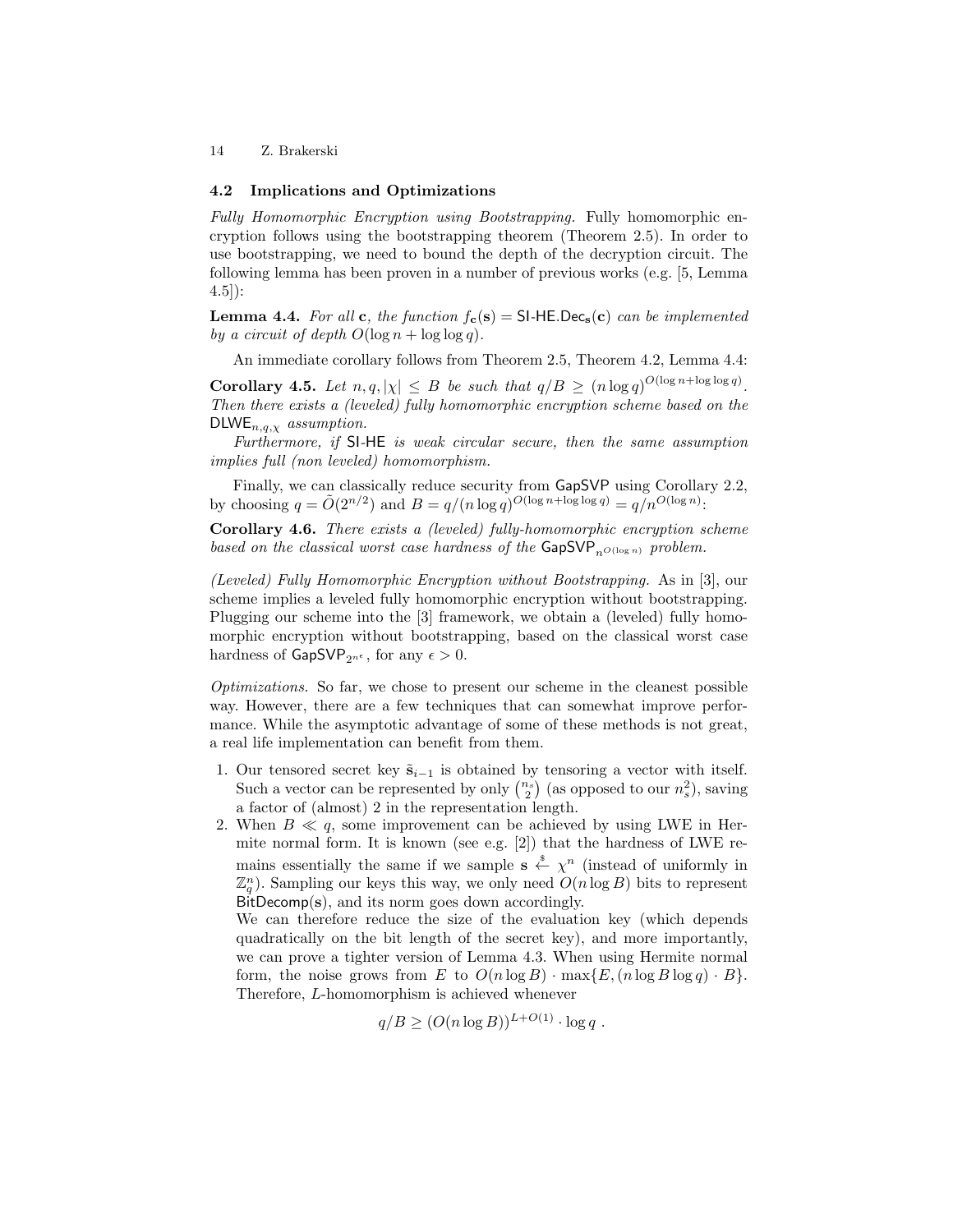3. The least significant bits of the ciphertext can sometimes be truncated without much harm, which can lead to significant saving in ciphertext and key length, especially when  $B/q$  is large: Let **c** be an integer ciphertext vector and define  $\mathbf{c}' = [2^{-i} \cdot \mathbf{c}]$ . Then  $\mathbf{c}'$ , which can be represented with  $n \cdot i$  fewer bits than **c**, implies a good approximation for **c** since

$$
\left|\langle \mathbf{c},\mathbf{s}\rangle - \langle 2^i\cdot \mathbf{c}',\mathbf{s}\rangle\right| \leq 2^{i-1}\left\|\mathbf{s}\right\|_1\enspace.
$$

This means that  $2^i \cdot \mathbf{c}'$  can be used instead of **c**, at the cost of an additive increase in the noise magnitude.

Consider a case where  $q, B \gg q/B$  (which occurs when we artificially increase *q* in order for the classical reduction to work). Recall that *∥***s***∥*<sup>1</sup> *≈ n* log *q* and consider truncating with  $i \approx \log(B/(n \log q))$ . Then the additional noise incurred by using **c**<sup> $\prime$ </sup> instead of **c** is only an insignificant  $\approx$  *B*. The number of bits required to represent each element in **c** *′* however now becomes log *q−i ≈*  $\log(q/B) + \log(n \log q)$ . In conclusion, we hardly lose anything in ciphertext length compared to the case of working with smaller *q, B* to begin with (with similar  $q/B$  ratio). The ciphertext length can, therefore, be made invariant to the absolute values of *q, B*, and depend only on their ratio. This of course applies also to the vectors in *evk*.

#### **4.3 Proof of Lemma 4.3**

We start with the analysis for addition, which is simpler and will also serve as good warm-up towards the analysis for multiplication.

*Analysis for Addition.* By Lemma 3.5, it holds that

$$
\langle \mathbf{c}_{\mathsf{add}}, (1, \mathbf{s}_i) \rangle = \langle \tilde{\mathbf{c}}_{\mathsf{add}}, \tilde{\mathbf{s}}_i \rangle + \underbrace{\langle \text{BitDecomp}(\tilde{\mathbf{c}}), \mathbf{e}_{i-1:i} \rangle}_{\triangleq \delta_1} \pmod{q} \ .
$$

where  $\mathbf{e}_{i-1:i} \sim \chi^{(n+1)^2 \cdot (\lceil \log q \rceil)^3}$ . That is,  $\delta_1$  is the noise inflicted by the key switching process.

We bound  $|\delta_1|$  using the bound on *χ*:

$$
|\delta_1| = |\langle \mathsf{BitDecomp}(\tilde{\mathsf{c}}_{\mathsf{add}}), \mathbf{e}_{i-1:i} \rangle| \le (n+1)^2 \cdot ([\log q])^3 \cdot B = O(n^2 \log^3 q) \cdot B.
$$

Next, we expand the term  $\langle \tilde{c}_{\text{add}}^{\dagger}, \tilde{s}_i \rangle$ , by breaking an inner product of tensors into a product of inner products (one of which is trivially equal to 1):

$$
\langle \tilde{\mathbf{c}}_{\text{add}}, \tilde{\mathbf{s}}_i \rangle = \Big\langle \mathsf{PowersOfTwo}(\mathbf{c}_1 + \mathbf{c}_2) \otimes \mathsf{PowersOfTwo}((1, 0, \dots, 0)),
$$
\n
$$
\mathsf{BitDecomp}((1, \mathbf{s}_{i-1})) \otimes \mathsf{BitDecomp}((1, \mathbf{s}_{i-1})) \Big\rangle
$$
\n
$$
= \Big\langle \mathsf{PowersOfTwo}(\mathbf{c}_1 + \mathbf{c}_2), \mathsf{BitDecomp}((1, \mathbf{s}_{i-1})) \Big\rangle \cdot 1
$$
\n
$$
= \Big\langle (\mathbf{c}_1 + \mathbf{c}_2), (1, \mathbf{s}_{i-1}) \Big\rangle \Big\rangle \qquad \qquad \text{(mod } q)
$$
\n
$$
= \Big\langle \mathbf{c}_1, (1, \mathbf{s}_{i-1}) \Big\rangle + \Big\langle \mathbf{c}_2, (1, \mathbf{s}_{i-1}) \Big\rangle \qquad \qquad \text{(mod } q) .
$$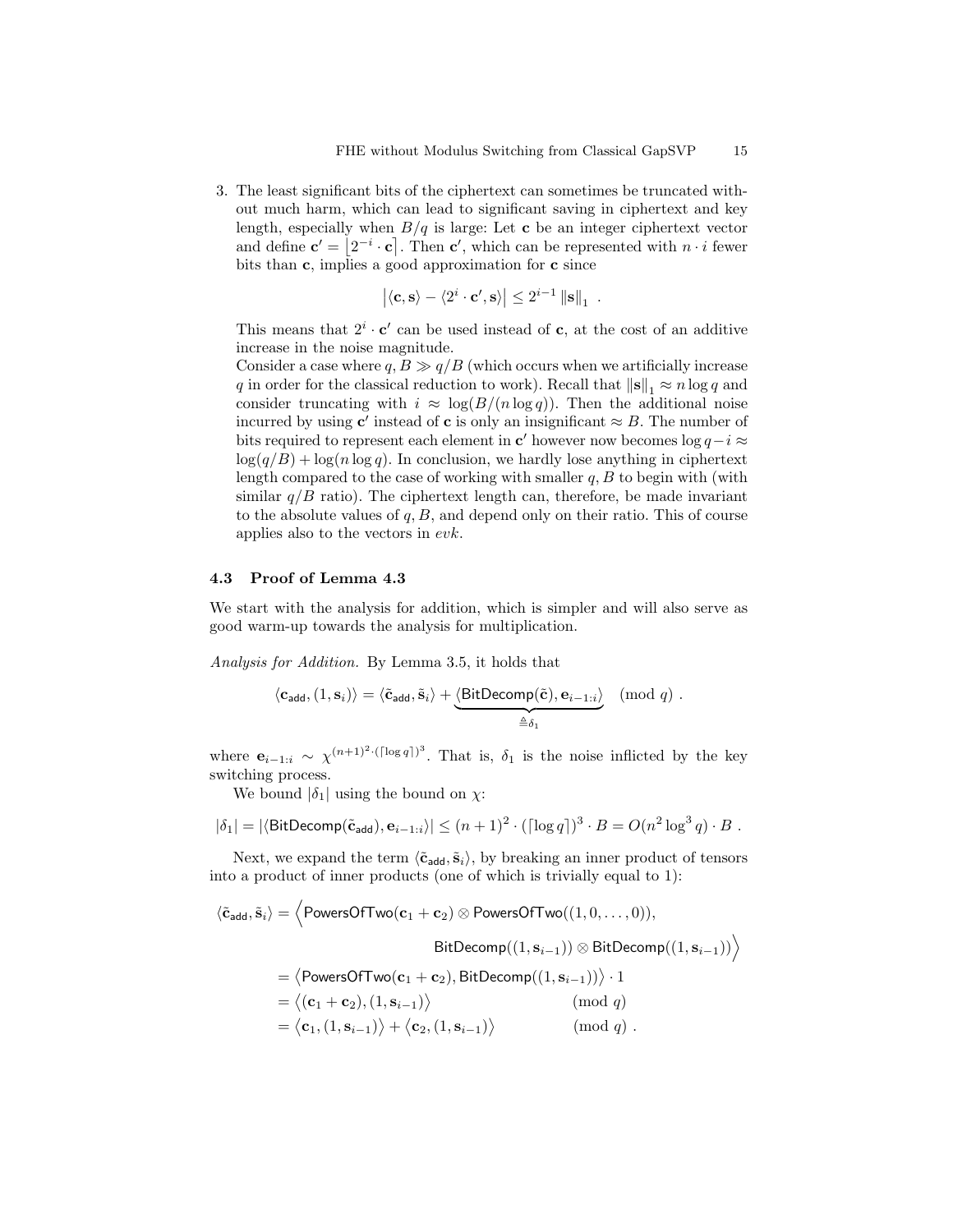We can now plug in what we know about  $c_1, c_2$  from Eq. (1) in the lemma statement:

$$
\langle \tilde{\mathbf{c}}_{\mathsf{add}}, \tilde{\mathbf{s}}_i \rangle = \left\lfloor \frac{q}{2} \right\rfloor \cdot m_1 + e_1 + \left\lfloor \frac{q}{2} \right\rfloor \cdot m_2 + e_2 \quad (\text{mod } q)
$$

$$
= \left\lfloor \frac{q}{2} \right\rfloor \cdot [m_1 + m_2]_2 \underbrace{-\tilde{m} + e_1 + e_2}_{\triangleq \delta_2}, \quad (\text{mod } q)
$$

where  $\tilde{m} \in \{0, 1\}$  is defined as:

$$
\tilde{m}\triangleq\left\{\begin{matrix}0,&\text{if }q\text{ is even,}\\ \frac{1}{2}\cdot\left(m_1+m_2-[m_1+m_2]_2\right)\text{, if }q\text{ is odd,}\end{matrix}\right.
$$

and  $|\delta_2| \leq 1 + 2E$ .

Putting it all together,

$$
\langle \mathbf{c}_{\text{add}}, (1,\mathbf{s}_i) \rangle = \left\lfloor \frac{q}{2} \right\rfloor \cdot [m_1 + m_2]_2 + \underbrace{\delta_1 + \delta_2}_{=e_{\text{add}}}\pmod{q}\ .
$$

Where the bound on  $e_{\text{add}}$  is

$$
|e_{\mathsf{add}}| = |\delta_1 + \delta_2| \le O(n^2 \log^3 q) \cdot B + O(1) \cdot E \le O(n \log q) \cdot \max\left\{E, (n \log^2 q) \cdot B\right\}
$$

which finishes the argument for addition.

*Analysis for Multiplication.* The analysis for multiplication starts very similarly to addition:

$$
\langle \mathbf{c}_{\mathsf{mult}}, (1, \mathbf{s}_i) \rangle = \langle \tilde{\mathbf{c}}_{\mathsf{mult}}, \tilde{\mathbf{s}}_i \rangle + \underbrace{\langle \text{BitDecomp}(\tilde{\mathbf{c}}_{\mathsf{mult}}), \mathbf{e}_{i-1:i} \rangle}_{\triangleq \delta_1} \pmod{q} ,
$$

and as before

$$
|\delta_1| = O(n^2 \log^3 q) \cdot B.
$$

Let us now focus on  $\langle \tilde{\mathbf{c}}_{\text{mult}}, \tilde{\mathbf{s}}_i \rangle$ . We want to use the properties of tensoring to break the inner product into two smaller inner products, as we did before. This time, however,  $\tilde{\mathbf{c}}_{\mathsf{mult}}$  is a  $\emph{rounded}$  tensor:

$$
\langle \tilde{\mathbf{c}}, \tilde{\mathbf{s}}_i \rangle = \Big\langle \left\lfloor \frac{2}{q} \cdot (\mathsf{PowersOfTwo}(\mathbf{c}_1) \otimes \mathsf{PowersOfTwo}(\mathbf{c}_2)) \right\rceil, \tilde{\mathbf{s}}_{i-1} \Big\rangle \pmod{q} \ .
$$

We start by showing that the rounding does not add much noise. Intuitively this is because  $\tilde{\mathbf{s}}_{i-1}$  is a binary vector and thus has low norm. We define

$$
\delta_2 \triangleq \Big\langle \left. \left\vert \frac{2}{q} \cdot (\mathsf{PowersOfTwo}(\mathbf{c}_1) \otimes \mathsf{PowersOfTwo}(\mathbf{c}_2)) \right\vert , \tilde{\mathbf{s}}_{i-1} \right\rangle \\ - \Big\langle \frac{2}{q} \cdot (\mathsf{PowersOfTwo}(\mathbf{c}_1) \otimes \mathsf{PowersOfTwo}(\mathbf{c}_2)) , \tilde{\mathbf{s}}_{i-1} \Big\rangle~,
$$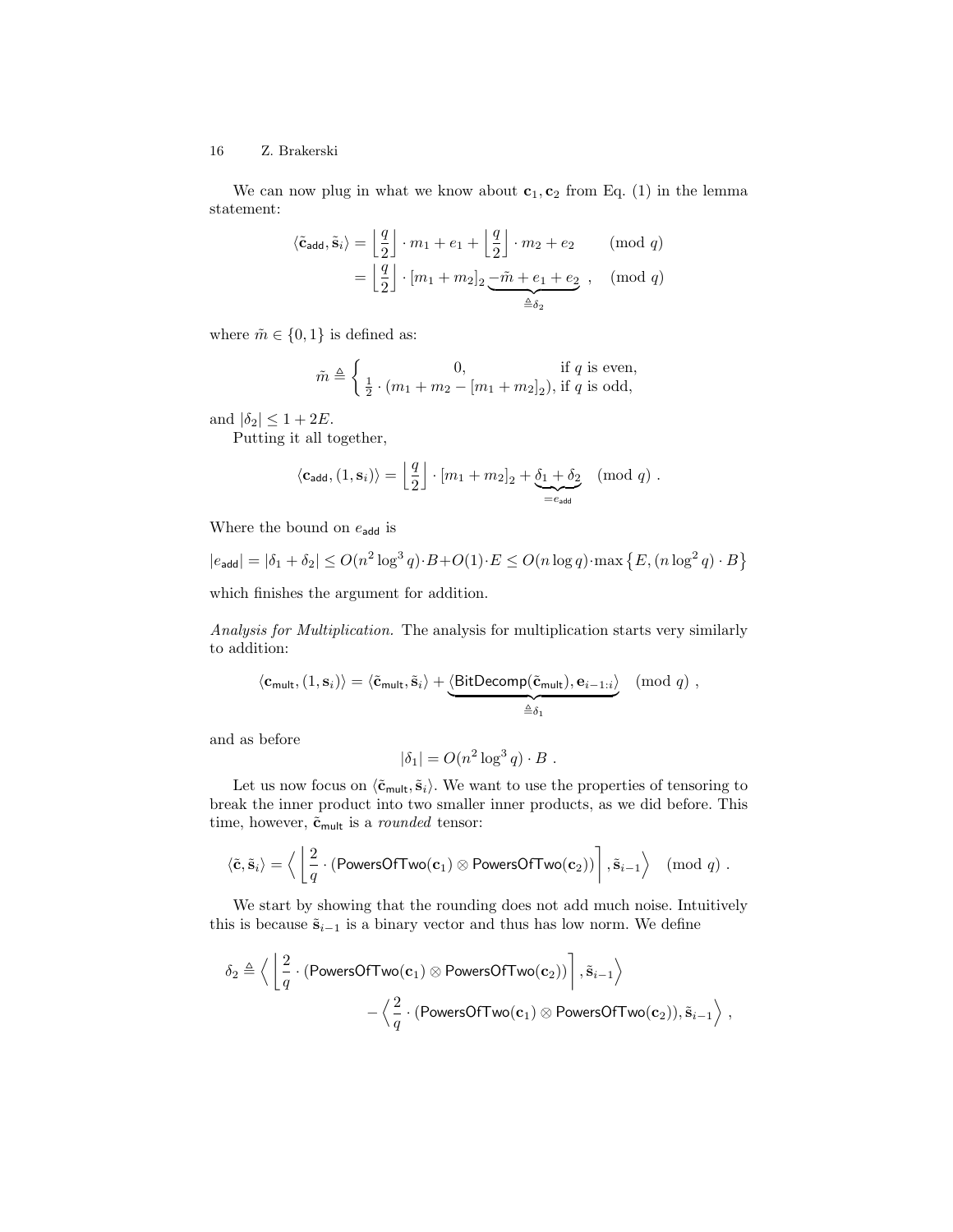and for convenience we also define

$$
\mathbf{c}' \triangleq \left\lfloor \frac{2}{q} \cdot (\mathsf{PowersOfTwo}(\mathbf{c}_1) \otimes \mathsf{PowersOfTwo}(\mathbf{c}_2)) \right\rceil - \frac{2}{q} \cdot (\mathsf{PowersOfTwo}(\mathbf{c}_1) \otimes \mathsf{PowersOfTwo}(\mathbf{c}_2)) .
$$

By definition,  $\delta_2 = \langle \mathbf{c}', \tilde{\mathbf{s}}_{i-1} \rangle$ . We know that  $\|\mathbf{c}'\|_{\infty} \leq 1/2$  and  $\|\tilde{\mathbf{s}}_{i-1}\|_1 \leq$  $((n+1)\lceil \log q \rceil)^2 = O(n^2 \log^2 q)$ , and therefore

$$
|\delta_2| \le ||\mathbf{c}'||_{\infty} \cdot ||\tilde{\mathbf{s}}_{i-1}||_1 = O(n^2 \log^2 q).
$$

We can now break the inner product using the properties of tensoring:

$$
\langle \tilde{\mathbf{c}}_{\mathsf{mult}}, \tilde{\mathbf{s}}_{i-1} \rangle - \delta_2 = \frac{2}{q} \cdot \langle \mathsf{PowersOfTwo}(\mathbf{c}_1), \mathsf{BitDecomp}((1, \mathbf{s}_{i-1})) \rangle
$$

$$
\cdot \langle \mathsf{PowersOfTwo}(\mathbf{c}_2), \mathsf{BitDecomp}((1, \mathbf{s}_{i-1})) \rangle. \quad (2)
$$

We keep  $c_1, c_2$  in powers-of-two form on purpose (it is useful to have ciphertexts that relate to low-norm secrets).

Going back to Eq. (1) from the lemma statement and using Claim 3.4, there exist  $I_1, I_2 \in \mathbb{Z}$  such that

$$
\langle \text{PowersOfTwo}(\mathbf{c}_1), \text{BitDecomp}(1, \mathbf{s}_{i-1}) \rangle = \left\lfloor \frac{q}{2} \right\rfloor \cdot m_1 + e_1 + q \cdot I_1
$$

$$
\langle \text{PowersOfTwo}(\mathbf{c}_2), \text{BitDecomp}(1, \mathbf{s}_{i-1}) \rangle = \left\lfloor \frac{q}{2} \right\rfloor \cdot m_2 + e_2 + q \cdot I_2. \tag{3}
$$

Let us bound the absolute value of  $I_1$  (obviously the same holds for  $I_2$ ):

$$
|I_{1}| = \frac{|\langle \text{PowersOfTwo}(\mathbf{c}_{1}), \text{BitDecomp}(1, \mathbf{s}_{i-1}) \rangle - \lfloor \frac{q}{2} \rfloor \cdot m_{1} - e_{1}|}{q}
$$
  
\n
$$
\leq \frac{|\langle \text{PowersOfTwo}(\mathbf{c}_{1}), \text{BitDecomp}(1, \mathbf{s}_{i-1}) \rangle|}{q} + 1
$$
  
\n
$$
\leq \frac{\|\text{PowersOfTwo}(\mathbf{c}_{1})\|_{\infty}}{q} \cdot \|\text{BitDecomp}(1, \mathbf{s}_{i-1})\|_{1} + 1
$$
  
\n
$$
\leq \frac{1}{2} \cdot \|\text{BitDecomp}(1, \mathbf{s}_{i-1})\|_{1} + 1
$$
  
\n
$$
\leq \frac{1}{2} \cdot (n+1) \left[ \log q \right] + 1
$$
  
\n
$$
= O(n \log q) . \tag{4}
$$

Plugging Eq.  $(3)$  into Eq.  $(2)$ , we get

$$
\langle \tilde{\mathbf{c}}_{\mathsf{mult}}, \tilde{\mathbf{s}}_{i-1} \rangle - \delta_2 = \frac{2}{q} \cdot \left( \left\lfloor \frac{q}{2} \right\rfloor \cdot m_1 + e_1 + q \cdot I_1 \right) \cdot \left( \left\lfloor \frac{q}{2} \right\rfloor \cdot m_2 + e_2 + q \cdot I_2 \right)
$$

$$
= \left\lfloor \frac{q}{2} \right\rfloor \cdot m_1 \cdot m_2 + \delta_3 + q \cdot (m_1 I_2 + m_2 I_1 + 2I_1 I_2) ,
$$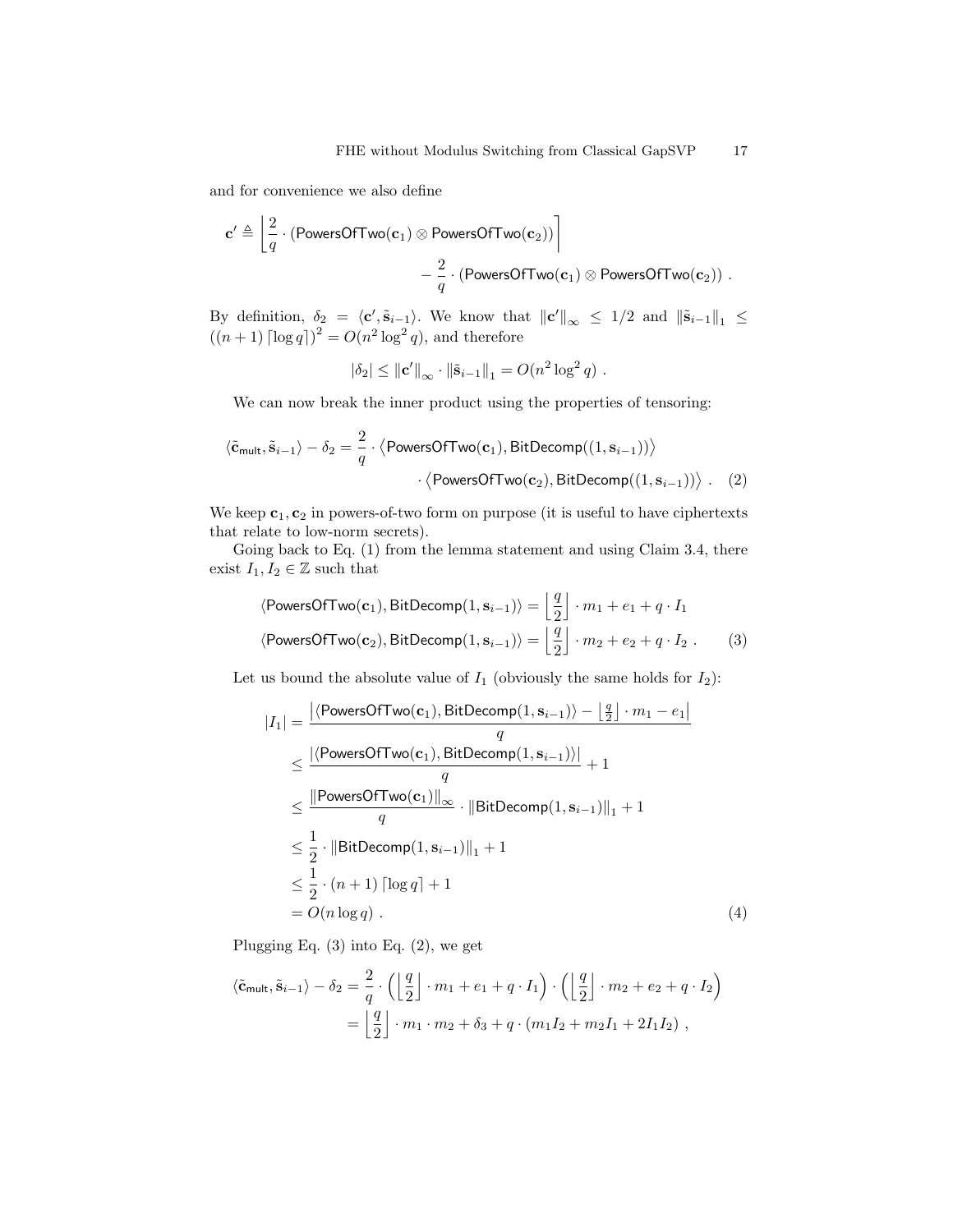where  $\delta_3$  is defined as

$$
\delta_3 \triangleq \begin{cases} 2e_2 \cdot I_1 + 2e_1 \cdot I_2 + (e_1m_2 + e_2m_1) + \frac{2e_1 \cdot e_2}{q} , & \text{if } q \text{ is even,} \\ (2e_2 - m_2) \cdot I_1 + (2e_1 - m_1) \cdot I_2 \\qquad \qquad + \frac{q-1}{q} \cdot (e_1m_2 + e_2m_1) - \frac{m_1 \cdot m_2}{2q} + \frac{2e_1 \cdot e_2}{q} , \text{if } q \text{ is odd.} \end{cases}
$$

In particular (recall that  $E < \lfloor q/2 \rfloor /2 \leq q/4$ ):

$$
|\delta_3| \leq 2(2E+1)O(n \log q) + 2E + \frac{1+2E^2}{q} = O(n \log q) \cdot E
$$
.

Putting everything together, we get that

$$
\langle \mathbf{c}_{\mathsf{mult}}, (1, \mathbf{s}_i) \rangle = \left\lfloor \frac{q}{2} \right\rfloor \cdot m_1 m_2 + \underbrace{\delta_1 + \delta_2 + \delta_3}_{=e_{\mathsf{mult}}} \pmod{q} ,
$$

where

$$
|e_{\mathsf{mult}}| = |\delta_1 + \delta_2 + \delta_3| \leq O(n \log q) \cdot E + O(n^2 \log^3 q) \cdot B,
$$

and the lemma follows. *⊓⊔*

# **Acknowledgments**

We thank Vinod Vaikuntanathan for fruitful discussions and advice, and Dan Boneh for his comments on an earlier version of this manuscript. We thank the reviewers of CRYPTO 2012 for their constructive comments. In addition, we thank various readers for pointing out typos in earlier versions of this manuscript.

# **References**

- 1. M. Ajtai and C. Dwork. A public-key cryptosystem with worst-case/average-case equivalence. In F. T. Leighton and P. W. Shor, editors, *STOC*, pages 284–293. ACM, 1997.
- 2. B. Applebaum, D. Cash, C. Peikert, and A. Sahai. Fast cryptographic primitives and circular-secure encryption based on hard learning problems. In S. Halevi, editor, *CRYPTO*, volume 5677 of *Lecture Notes in Computer Science*, pages 595– 618. Springer, 2009.
- 3. Z. Brakerski, C. Gentry, and V. Vaikuntanathan. (leveled) fully homomorphic encryption without bootstrapping. ITCS, 2012. See also http://eprint.iacr. org/2011/277.
- 4. Z. Brakerski and V. Vaikuntanathan. Fully homomorphic encryption from ring-LWE and security for key dependent messages. In *CRYPTO*, volume 6841, page 501, 2011.
- 5. Z. Brakerski and V. Vaikuntanathan. Efficient fully homomorphic encryption from (standard) LWE. In Ostrovsky [19], pages 97–106. References are to full version: http://eprint.iacr.org/2011/344.
- 6. J.-S. Coron, A. Mandal, D. Naccache, and M. Tibouchi. Fully homomorphic encryption over the integers with shorter public keys. In Rogaway [24], pages 487–504.